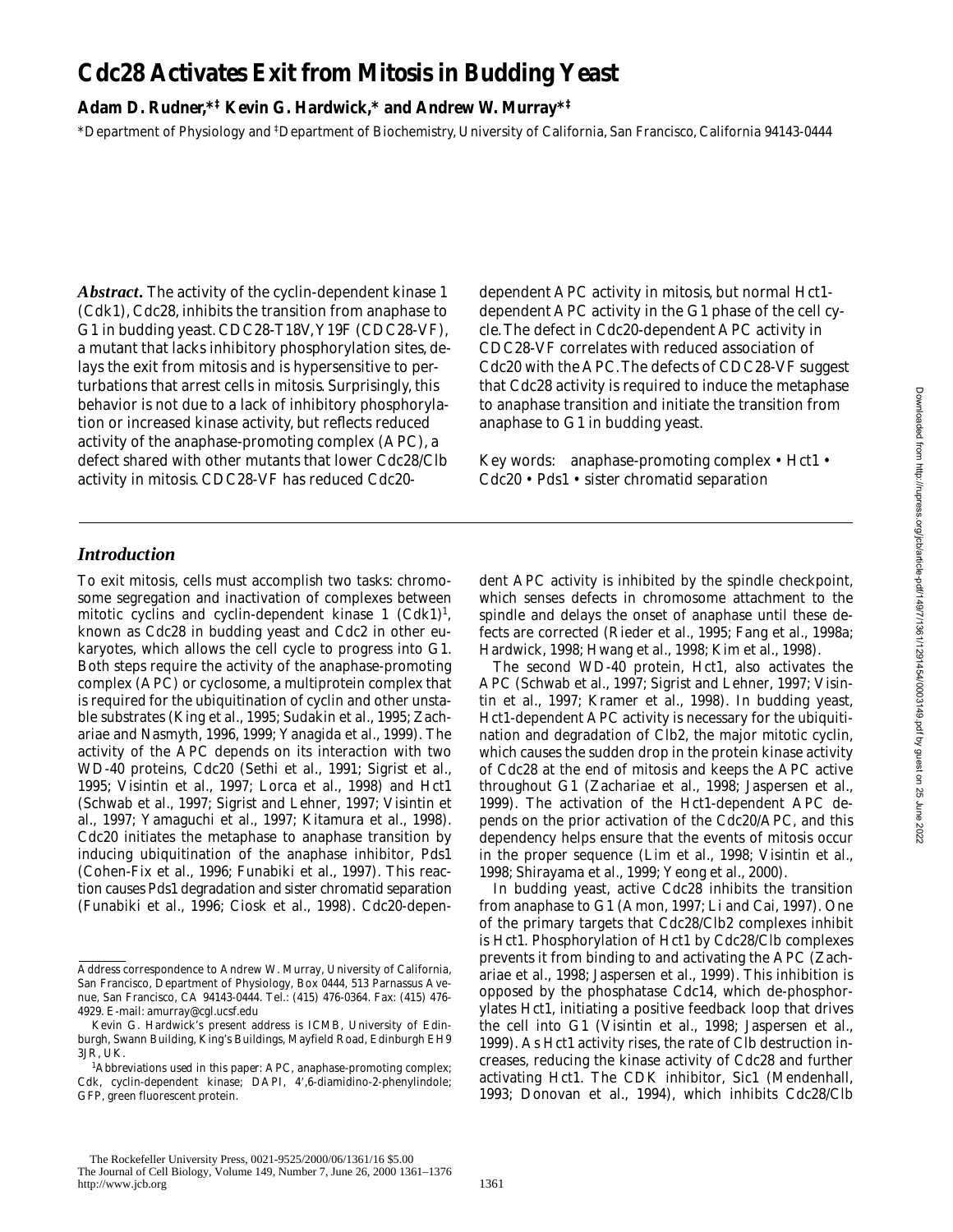Does Cdc28 also play a role in inducing anaphase? In frog and clam egg extracts, activation of the APC depends on active Cdc2/Cyclin B complexes (Felix et al., 1990; Hershko et al., 1994; Minshull et al., 1994; Shteinberg and Hershko, 1999). This activating role might be explained by the finding that Cdc2/Cyclin B can phosphorylate subunits of the APC (Patra and Dunphy, 1998; Kotani et al., 1999), and this phosphorylation is correlated with activating the APC and binding of Fizzy, the Cdc20 homologue in frogs (Peters et al., 1996; Fang et al., 1998b; Kotani et al., 1998; Shteinberg et al., 1999). In embryonic cell cycles, no Hct1 homologue is present (Sigrist and Lehner, 1997; Lorca et al., 1998), suggesting that Cdc20-dependent APC activity targets both Pds1 homologues and mitotic cyclins for destruction. In budding yeast, the inability of Cdc20 to catalyze the complete destruction of mitotic cyclins means that Hct1 or Sic1 is required for cells to exit from mitosis (Schwab et al., 1997; Visintin et al., 1997). Since both Hct1 and Sic1 are inhibited by Cdc28, it has been difficult to ask whether a previous step in the exit from mitosis requires Cdc28.

Cdc28/Clb activity is also regulated by inhibitory phosphorylation on residues tyrosine 19, and possibly threonine 18 (Amon et al., 1992; Sorger and Murray, 1992; Booher et al., 1993). Tyrosine 19 is phosphorylated by Swe1 (the homologue of Wee1 in fission yeast) and dephosphorylated by Mih1 (the homologue of Cdc25 in fission yeast; Russell et al., 1989; Booher et al., 1993). Phosphorylation on the homologous sites of fission yeast and vertebrate Cdc2 controls the timing of entry into mitosis and also can be induced by the checkpoints that detect unreplicated or damaged DNA (Gould and Nurse, 1989; Enoch and Nurse, 1990; Norbury et al., 1991; Jin et al., 1996; Rhind et al., 1997). In budding yeast, tyrosine 19 is phosphorylated during S-phase, but *CDC28-T18A, Y19F* (*CDC28-AF*) cells respond normally to the DNA damage checkpoint (Amon et al., 1992; Sorger and Murray, 1992). Inhibitory phosphorylation of Cdc28 is required for the bud emergence or morphogenesis checkpoint, which delays mitosis in cells that have not budded (Lew and Reed, 1993).

Our previous work suggested that inhibitory phosphorylation of Cdc28 might aid in mitotic exit. *cdc55*∆ cells, which lack a B subunit of protein phosphatase 2A (PP2A; Healy et al., 1991), are spindle checkpoint defective and have increased phosphorylation on tyrosine 19 of Cdc28 (Minshull et al., 1996; Wang and Burke, 1997). The premature exit from mitosis in  $cdc55\Delta$  cells with damaged spindles is suppressed by *CDC28-T18V, Y19F* (*CDC28-VF*), suggesting that inhibitory phosphorylation of Cdc28 might work in concert with Hct1 and Sic1 to reduce Cdc28-associated activity at the end of mitosis.

Here, we show that this hypothesis is incorrect. Although *CDC28-VF* has defects in leaving mitosis, these are not due to a lack of inhibitory phosphorylation, but reflect a second defect of *CDC28-VF*. This defect slows the normal activation of the Cdc20-dependent APC and reveals that Cdc28-associated activity is essential for the activation of the APC in mitosis.

## *Materials and Methods*

## *Strain and Plasmid Construction*

Table I lists the strains used in this work. All strains are derivatives of the W303 strain background (W303-1a; Rodney Rothstein, Columbia University, NY). Standard genetic techniques were used to manipulate yeast strains (Sherman et al., 1974) and standard protocols were used for DNA manipulation (Maniatis et al., 1982). All deletions were confirmed by PCR or by mutant phenotype. The sequences of all oligonucleotide primers used in this study are available upon request. The strains TG1 and  $DH5\alpha$  were used for all bacterial manipulations.

The strains used for the crosses in Table II were: JM434 (*CDC28-VF*), JM469 (*CDC28-V*), JM467 (*CDC28-F*), ADR1541 (*CDC28-AF*), ADR2035 (*CDC28-F88G*), KH208 (*swe1*D), ADR484 (*cdc28-1N*), ADR840 (*cdc28-4*), ADR314 (*clb2*D), ADR719 (*cdc23-1*), ADR1147 (*cdc16-1*), LH226 (*doc1-1*), LH125 (*cdc20-1*), ADR1435 (*hct1*D), JC126 (*cdc5-1*), ADR1298 (*cdc13-1*), and K1993 (*cdc15-2*). For all crosses, at least 22 tetrads were analyzed.

*BAR1* was deleted using pJGsst1 (a gift of Jeremy Thorner, University of California, Berkeley, CA). *PDS1-myc18* strains were made using a *PDS1-myc18* replacement plasmid (Shirayama et al., 1998). *pCUP-GFP12-lacI12, lacO:TRP1* and *lacO:LEU2* were integrated using pSB116 (Biggins et al., 1999), pAFS52, and pAFS59 (Straight et al., 1996), respectively. *GAL-MPS1* strains were made with pAFS120 (Hardwick et al., 1996). *MAD3* was deleted using pKH181 (Hardwick et al., 2000). *swe1*D strains were made by crossing JM449 (a gift of Jeremy Minshull, Maxygen, Redwood City, CA) to the appropriate strains. *MIH1* was deleted using pIP33 (a gift of Peter Sorger, Massachusetts Institute of Technology, Cambridge, MA). *CDC55* was deleted using pJM6 (Minshull et al., 1996).  $\textit{clb2}\Delta$  strains were made by crossing K1890 (Surana et al., 1991) to the appropriate strains. *CDC28-F88G* strains were made by crossing JAU02 (a gift of Jeff Ubersax, University of California, San Francisco, CA) to the appropriate strains. The  $2\mu$ -CDC28 plasmid is EF190 (a gift of Eric Foss, Fred Hutchinson Cancer Research Institute, Seattle, WA) and is the *CDC28* gene cloned into pRS425 (Sikorski and Hieter, 1989). *pHIS3- GFP-TUB1* was integrated using pAFS71 (a gift of Aaron Straight, Harvard Medical School, Boston, MA). *cdc20-3* strains were made by crossing K8029 (Shirayama et al., 1998) to the appropriate strains. *pGAL-PDS1- HA* strains were made by crossing RTK43 (Jaspersen et al., 1998) to the appropriate strains.

Mutants in *CDC28-VF-HA*, *CDC28-F-HA*, *CDC28-V-HA*, and *CDC28-HA* were made as described previously (Booher et al., 1993). *CDC28-AF-HA* was made by cloning the HindIII/XhoI fragment from pSF35 (Peter Sorger, MIT, Cambridge, MA) into pRD96 (a gift of Ray Deshaies, California Institute of Technology, Pasadena, CA) cut with HindIII/XhoI to create pAR155, which was used to create a *CDC28-AF-HA* strain as previously described for pRD96 (Booher et al., 1993). The *pGAL-CDC28* plasmids were made as follows: full-length *CDC28-HA* (pAR106) was made by cutting out the 1.1-kb XhoI-HindIII fragment of *CDC28-VF-HA* from pRD96 and replacing it with the same fragment from pRD47. The BstBI-BamHI fragment of pRD96 or pAR106 was then cloned into pDK20 (a gift of Doug Kellogg, University of California, Santa Cruz, CA) cut with SmaI and BamHI, to create pAR109 (yIP*pGAL-CDC28:URA3*) and pAR108 (yIP*-pGAL-CDC28-VF:URA3*). The plasmids were cut with Stu1 and integrated at the *URA3* locus.

*pGAL-CLB2-*D176 strains were made with pAR39. An EcoRI/BamHI fragment of *CLB2* that lacks the first 176 amino acids was amplified by PCR and cloned into pDK20 cut with EcoRI and BamHI to create pAR39. The plasmid was cut with StuI for integration at the *URA3* locus.

*cks1-38* strains are *cks1*D::KANR covered by *cks1-38* integrated at *TRP1* (pAR183). *CKS1* was deleted by the PCR-targeting method. Diploid cells were transformed with a cassette containing the bacterial *KANR* gene, which confers G418 resistance in W303. The cassette was amplified by PCR from pFA6a-kanMX6 (Longtine et al., 1998) with primers that contain the sequences that flank the *CKS1* open reading frame. pAR183 (*cks1-38:TRP*) was constructed by cloning an BamHI/SphI fragment from pSE271 (Tang and Reed, 1993) into YIplac204 (Gietz and Sugino, 1988), the resulting plasmid was cut with EcoRV and integrated into the *CKS1/ cks1*D::KANR heterozygote at the *TRP1* locus. The diploid was sporulated, and a resulting spore, ADR1767, which is temperature sensitive, *TRP*<sup>+</sup>, and *KAN<sup>R</sup>* was used to create the strains used in this study.

*HCT1* was deleted using pAR127. An EcoRI/HindIII fragment of the *HCT1* locus was amplified by PCR and cloned into  $pSK(-)$  (Stratagene) to create pAR125. An XbaI/SmaI fragment of the *HIS3* gene was then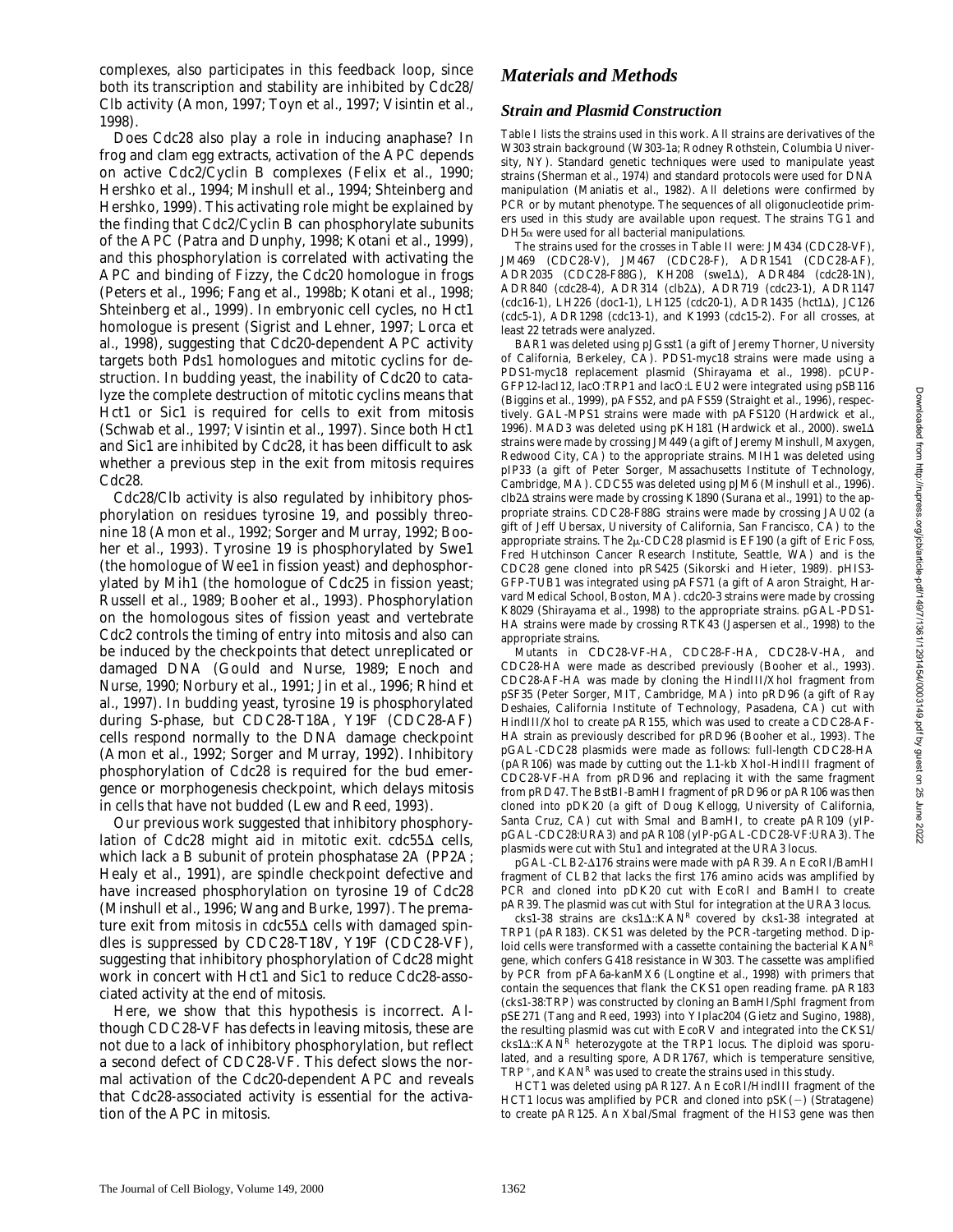*Table I. Strain List*

| Name               | <b>MAT</b> | Relevant genotype*                                                                                                      | Source                   |
|--------------------|------------|-------------------------------------------------------------------------------------------------------------------------|--------------------------|
| ADR314             | $\alpha$   | $clb2\Delta$ ::LEU2                                                                                                     | This study               |
| ADR477             | a          | CDC28-HA: URA3                                                                                                          | This study               |
| ADR484             | $\alpha$   | $cdc28-1N$                                                                                                              | This study               |
| <b>ADR509</b>      | a          | CDC28-VF-HA:URA3                                                                                                        | This study               |
| <b>ADR548</b>      | a          | $CDC28-HA: URA3$ leu2-3,112:lacO:LEU2 his3-11,15:pHIS3-GFP-lacI:HIS3                                                    | This study               |
| ADR684             | a          | swel $\Delta$ ::TRP1 CDC28-HA:URA3                                                                                      | This study               |
| <b>ADR719</b>      | a          | $cdc23-1$                                                                                                               | This study               |
| ADR840             | $\alpha$   | $cdc28-4$                                                                                                               | This study               |
| ADR1100            | a          | $\mathcal{CD}C28$ -V-HA:URA3 swe1 $\Delta$ ::TRP1 ura3-1:pGAL-MPS1:URA3                                                 | This study               |
| ADR1105            | a          | CDC28-V-HA: URA3 ura3-1:pGAL-MPS1: URA3                                                                                 | This study               |
| ADR1147            | a          | $cdc16-1$                                                                                                               | This study               |
| ADR1248            | a          | mad3 $\Delta$ ::LEU2 ura3-1:pGAL-MPS1:URA3                                                                              | This study               |
| ADR1252            | a          | $CDC28-VF-HA:URA3 bar1\Delta$                                                                                           | This study               |
| ADR1298            | a          | $cdc13-1$                                                                                                               | This study               |
| ADR1314            | a          | mih1\::LEU2 CDC28-HA:URA3                                                                                               | This study               |
| ADR1378            | a          | mih1\\ddi:LEU2 ura3-1:GAL-MPS1:URA3                                                                                     | This study               |
| ADR1389            | a          | $CDC28-HA: URA3$ barl $\Delta$                                                                                          | This study               |
| ADR1435            | a          | $hct1\Delta$ ::HIS3                                                                                                     | This study               |
| ADR1506            | a          | CDC28-AF-HA: URA3 ura3-1: pGAL-MPS1: URA3                                                                               | This study               |
| ADR1541            | $\alpha$   | CDC28-AF-HA:URA3                                                                                                        | This study               |
| ADR1606            | a          | $clb2\Delta$ ::LEU2 ura3-1:pGAL-MPS1:URA3                                                                               | This study               |
| ADR1685            | a          | cdc23-1 ura3-1:pGAL-CDC28-HA:URA3 trp1-1:lacO:TRP1 his3-11,15:pCUP1-GFP-lac1:HIS3 bar1 $\Delta$                         | This study               |
| ADR1687            | a          | cdc23-1 ura3-1:pGAL-CDC28-VF-HA:URA3 trp1-1:lacO:TRP1 his3-11,15:pCUP1-GFP-lacI:HIS3 bar1 $\Delta$                      | This study               |
| ADR1736            | a          | cdc15-2 CDC28-VF-HA:URA3 trp1-1:pGAL-PDS1-HA:TRP1 bar1A<br>cdc15-2 CDC28-HA:URA3 trp1-1:pGAL-PDS1-HA:TRP1 bar1 $\Delta$ | This study<br>This study |
| ADR1743<br>ADR1774 | a          | $cdc15$ -2 $clb2\Delta$ :LEU2 CDC28-HA:URA3 trp1-1:pGAL-PDS1-HA:TRP1 bar1 $\Delta$                                      | This study               |
| ADR1783            | a          | cdc20-3 ura3-1:pGAL-CLB2- $\Delta$ 176: URA3 PDS1-myc18: LEU2 his3-11,15:pHIS3-GFP-TUB1:HIS3 bar1 $\Delta$              | This study               |
| ADR1786            | a<br>a     | hctl $\Delta$ ::HIS3 ura3-1:pGAL-CLB2- $\Delta$ 176:URA3 PDS1-myc18:LEU2 his3-11,15:pHIS3-GFP-TUB1:HIS3                 | This study               |
| ADR1790            | a          | cdc15-2 CDC20-myc12 CDC28-HA:URA3                                                                                       | This study               |
| ADR1793            | a          | cdc15-2 CDC20-myc12 CDC28-VF-HA:URA3                                                                                    | This study               |
| ADR1857            | a          | CDC28-VF-HA:URA3 PDS1-myc18:LEU2 trp1-1:lacO:TRP1 his3-11,15:pCUP1-GFP-lacI:HIS3 bar1 $\Delta$                          | This study               |
| ADR1859            | a          | $CDC28-HA: URA3 PDS1-myc18:LEU2 trp1-1:lacO:TRP1 his3-11,15:pCUP1-GFP-lac1:HIS3 bar1\Delta$                             | This study               |
| ADR1870            | a          | $ura3-1:pGAL-CLB2-Δ176:URA3 PDS1-myc18:LEU2 his3-11,15:pHIS3-GFP-TUB1:HIS3 bar1Δ$                                       | This study               |
| ADR1899            | a          | cdc28-1N ura3-1:pGAL-MPS1:URA3                                                                                          | This study               |
| ADR1901            | a          | cdc28-4 ura3-1:pGAL-MPS1:URA3                                                                                           | This study               |
| ADR1903            | $\alpha$   | $cks1\Delta::KANR$ trp1-1:cks1-38:TRP1 ura3-1:pGAL-MPS1:URA3                                                            | This study               |
| ADR1921            | a          | $cdc20-3$ trp1-1:pGAL-PDS1-HA:TRP1 bar1 $\Delta$                                                                        | This study               |
| ADR1925            | a          | cdc28-13 trp1-1:pGAL-PDS1-HA:TRP1                                                                                       | This study               |
| ADR1928            | a          | $cdc28-13$ hct $1\Delta$ ::HIS3 trp1-1:pGAL-PDS1-HA:TRP1                                                                | This study               |
| ADR1959            | a          | CDC28-HA-VF:URA3 trp1-1:pGAL-PDS1-HA:TRP1 bar1 $\Delta$                                                                 | This study               |
| ADR1968            | a          | $CDC28-HA:URA3trp1-1:pGAL-PDS1-HA:TRP1bar1\Delta$                                                                       | This study               |
| ADR2034            | a          | CDC28-F88G ura3-1:pGAL-MPS1:URA3                                                                                        | This study               |
| ADR2035            | $\alpha$   | CDC28-F88G ura3-1:pGAL-MPS1:URA3                                                                                        | This study               |
| JC126              | $\alpha$   | cdc5-1                                                                                                                  | Julia Charles            |
| JM434              | $\alpha$   | CDC28-VF-HA:URA3                                                                                                        | Jeremy Minshull          |
| JM445              | a          | cdc55∆∴HIS3 CDC28-HA∶URA3                                                                                               | Jeremy Minshull          |
| JM467              | $\alpha$   | CDC28-F-HA:URA3                                                                                                         | Jeremy Minshull          |
| JM469              | $\alpha$   | CDC28-V-HA:URA3                                                                                                         | Jeremy Minshull          |
| JM477              | a          | CDC28-VF-HA: URA3 leu2-3,112:lacO: LEU2 his 3-11,15: pHIS3-GFP-lac1: HIS3                                               | Jeremy Minshull          |
| K1993              | a          | $cdc15-2$                                                                                                               | Kim Nasmyth              |
| KH153 <sup>‡</sup> | a          | ura3-1:pGAL-MPS1:URA3                                                                                                   | this study               |
| <b>KH181</b>       | a          | CDC28-VF-HA: URA3 ura3-1:pGAL-MPS1: URA3                                                                                | This study               |
| KH183              | a          | CDC28-VF-HA:URA3 mad3 $\Delta$ ::LEU2 ura3-1:pGAL-MPS1:URA3                                                             | This study               |
| KH204              | a          | CDC28-F-HA: URA3 ura3-1:pGAL-MPS1: URA3                                                                                 | This study               |
| <b>KH207</b>       | a          | swel $\Delta$ ::TRP1 ura3-1:pGAL-MPS1:URA3                                                                              | This study               |
| <b>KH208</b>       | $\alpha$   | swel $\Delta$ ::TRP1 ura3-1:pGAL-MPS1:URA3                                                                              | This study               |
| LH125              | a          | $cdc20-1$                                                                                                               | Lena Hwang               |
| LH226              | a          | $doc1-1$                                                                                                                | Lena Hwang               |

\*All strains are isogenic to W303-1a (*MATa ade2-1 can1-100 his3-11,15 leu2-3,112 trp1-1 ura3-1*).

‡ All *pGAL-MPS1* strains are derived from crosses with KH153.

cloned into pAR125 cut with SpeI/XmnI, to create pAR127, which replaces the entire *HCT1* open reading frame with *HIS3*. The EcoRI/NotI fragment of pAR127 was used to transform yeast.

 $\mathit{CDC20}$  was tagged at the  $\rm NH_2$  terminus. A cassette containing 12 myc

tags (pLH71) was inserted into pCM4 (Hwang et al., 1998) cut with BsteII, to create pLH83. The resultant plasmid was cut with EcoNI and BglII, removing the *CEN-ARS* sequences, blunted, and religated to create pLH92. This plasmid was cut with BspEI for integration at the *CDC20* lo-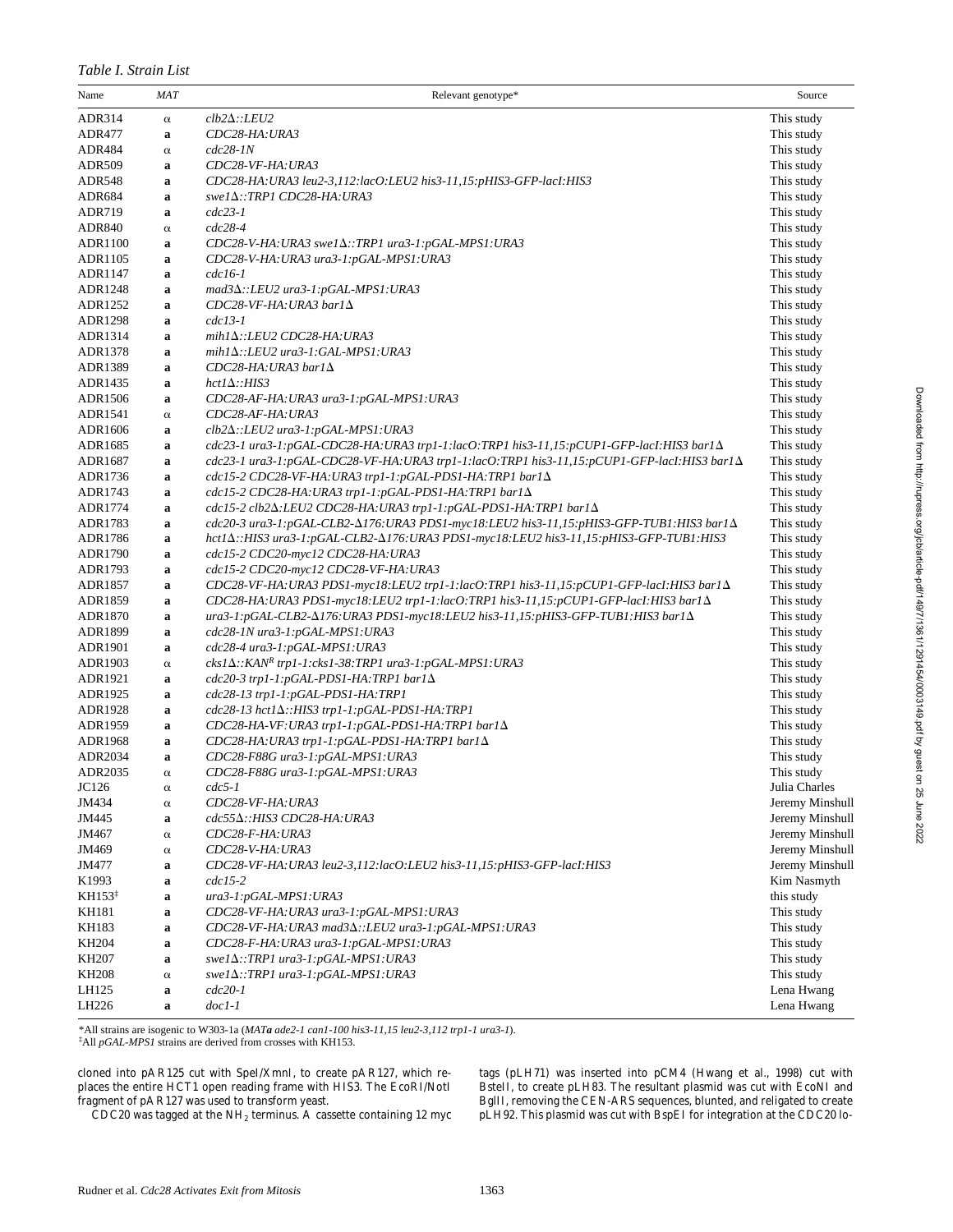|              | $CDC28-VF$ | $CDC28-V$ | $CDC28-F$ | $CDC28-AF$ | $swe1\Delta$ | CDC28-F88G | $cdc28-1N$ | $clb2\Delta$ | $cdc28-4$ |
|--------------|------------|-----------|-----------|------------|--------------|------------|------------|--------------|-----------|
| $cdc23-1$    | sl         | sl        | sl        | sl         | $\pm$        | sl         | sl         | -s1          |           |
| $cdc16-1$    | sl         | $^+$      | $^{+}$    | $^+$       | $^+$         | $^+$       | ND         | ND           |           |
| $doc1-1$     | sl         |           |           |            |              |            |            |              |           |
| $cdc20-1$    | sl         |           |           |            |              |            |            |              |           |
| $hct1\Delta$ | sl         |           |           |            |              |            |            |              |           |
| $cdc5-1$     | sl         |           |           |            |              |            |            |              |           |
| $cdc13-1$    | $^{+}$     |           |           |            |              |            |            |              |           |
| $cdc15-2$    |            |           |           |            |              |            |            |              |           |

sl, Synthetic lethal; ND, not determined;  $+$ , viable.

cus, creating a duplication of *CDC20* and *CDC20-12myc* marked with the *URA3* gene. This strain was grown on 5-fluoroorotic acid to select against the *URA3* gene, and the resulting colonies were screened by Western blot for the presence of *CDC20-12myc* to create LHH371. This strain was crossed to the appropriate strains to create those used in this study.

#### *Physiology*

Stock solutions of inhibitors were: 10 mg/ml alpha factor (Biosynthesis); 10 mg/ml nocodazole (Sigma-Aldrich). All stocks were stored at  $-20^{\circ}$ C in DMSO.

For microcolony assays, cells were grown to mid-log phase in yeast extract and peptone (YEP)  $+ 2\%$  raffinose, spotted onto a YEP  $+ 2\%$  galactose plate, and unbudded cells were picked out into a grid with a dissection needle. The number of cells in each microcolony was counted at different times after incubation at 30°C. Each bud is counted as a cell, and the original cells that did not bud are not included in the analysis.

For serial dilution and spotting, cells were prepared in a multiwell dish or a microtiter plate, and using a multiprong applicator,  $\sim$ 10  $\mu$ l of each strain and its dilutions were spotted onto various plates and incubated at either 23 or  $30^{\circ}$ C.

Sister chromatid separation was visualized using a fusion of green fluorescent protein (GFP) and lacI bound to repeats of *lacO*, which had been integrated at specific locations on yeast chromosomes (Straight et al., 1996). Small samples of cells were harvested at the indicated times and either scored live, or fixed for 10 min in 3.7% paraformaldehyde at 4°C, and then washed twice in 0.1 M KPO<sub>4</sub> pH 7.4. The cells were then mounted on slides and viewed by fluorescence microscopy (Nikon). In all experiments, a minimum of 200 cells were counted per time point.

The anaphase arrest of  $pGAL-CLB2- $\triangle$ 176 was visualized using *pHIS3*-$ *GFP-TUB1*. GFP-Tub1 was induced by transferring cells to complete synthetic medium (CSM)-His  $+ 2\%$  galactose  $+ 10$  mM 3-aminotriazole for the first 30 min after alpha factor removal. Cells were then transferred into YEP  $+ 2\%$  galactose. Spindle length was scored in living cells by fluorescence microscopy. The anaphase arrest of *cdc15-2* was scored by fixing cells for 5 min in 70% ethanol, washing in 50 mM Tris-Cl, pH 7.5, and then resuspending in 50 mM Tris-Cl, pH 7.4,  $+$  1  $\mu$ g/ml 4',6-diamidino-2-phenylindole (DAPI; Molecular Probes). Cells were then mounted on slides and viewed by fluorescence microscopy.

#### *Immunoprecipitation and Western Blots*

In experiments where only Western blots are shown, yeast extracts were prepared by bead beating (multitube bead beater; Biospec) frozen cell pellets in  $1\times$  SDS sample buffer (2% SDS, 80 mM Tris-Cl, pH 6.8, 10% glycerol, 10 mM EDTA, 0.02% bromophenol blue, 1 mM Na<sub>3</sub>VO<sub>4</sub>, 1 mM PMSF, and 5 mM NaF) and an equal volume of acid washed glass beads (Biospec) for 1 pulse of 90 s. Samples were then normalized based on  $OD<sub>600</sub>$  readings of the original yeast samples taken during the time course. We have found that this method allows even loading of the samples and works as well as other techniques.

Yeast extracts for immunoprecipitation and Western blots were made by bead beating frozen cell pellets in lysis buffer (100 mM NaCl, 50 mM Tris-Cl, pH 7.5, 50 mM NaF, 50 mM Na-b-glycerophosphate, pH 7.4, 2 mM EGTA, 2 mM EDTA,  $0.1\%$  Triton X-100, 1 mM Na<sub>3</sub>VO<sub>4</sub>, 1 mM PMSF, and leupeptin, pepstatin and chymostatin all at 1  $\mu$ g/ml) and an excess of acid washed glass beads for 2 pulses of 90 s, incubating on ice for 5 min between each pulse. The resulting lysate was separated from the glass beads and centrifuged in a microfuge at 14,000 rpm for 5 min to remove insoluble material. Protein concentration of each lysate was determined

using Bradford reagent (0.04% Coomassie blue G-250 dissolved in 4.75% ethanol, then mixed with  $8.5\%$  o-phosphoric acid and  $H_2O$ ) and samples were normalized based on these measurements. A portion of the lysate was mixed with an equal volume of  $2 \times$  SDS sample buffer. Standard methods were used for PAGE and protein transfer to nitrocellulose (Schleicher and Schuell; Minshull et al., 1996). Blots were stained with Ponceau S to confirm transfer and equal loading of samples, and then blocked for 30 min in antibody-specific blocking buffer (see below). All antibodies were incubated overnight at  $4^{\circ}$ C or 2 h at 25 $^{\circ}$ C. After washing in PBST (PBS+  $0.1\%$  Tween-20; Maniatis et al., 1982), the blots were then incubated in HRP-conjugated anti-rabbit or anti-mouse antibodies (Amersham Pharmacia Biotech) at a 1:5,000 dilution in PBST for 30 min at 25°C, washed again, incubated in ECL detection reagents (Amersham Pharmacia Biotech) or Renaissance reagents (NEN Life Science Products), using the manufacturer's instructions, and then exposed to X-OMAT film (Kodak).

The following antibodies were used in Western blots: 9E10 ascites (BabCO) was used at a dilution of 1:1,000 in PBST + 0.02%  $NaN_3$  after blocking in 4% nonfat dried milk in PBST. Affinity-purified rabbit polyclonal anti-Clb2 and anti-Clb3 antibodies (Kellogg and Murray, 1995) were used at a dilution of 1:1,200 in blocking buffer (2% BSA, PBST, 0.5M NaCl,  $0.02\%$  NaN<sub>3</sub>). Rabbit polyclonal anti-Sic1 serum (a gift of Mike Mendenhall, University of Kentucky, Lexington, KY) was used at 1:1,000 in blocking buffer (4% nonfat dried milk, 2% BSA, PBST, 0.02%  $\text{NaN}_3$ ) + 10  $\mu$ g/ml cell lysate made from *sic1* $\Delta$  cells (JM408, made with MDMp203; a gift of Mike Mendenhall). 12CA5 ascites (BabCO) was used at 1:1,000, rabbit polyclonal anti-Cdc16 and anti-Cdc23 (Lamb et al., 1994) were used at 1:2,000, and anti-Cdc27 (Lamb et al., 1994) was used at 1:2,500. These four antibodies were all diluted in blocking buffer (4% nonfat dried milk, PBST, 0.02% NaN<sub>3</sub>).

The remaining lysate was used for immunoprecipitation. 2–20 mg of lysate per sample was used depending on the experiment.  $0.33-3 \mu$ g of antibody was added to the lysate and incubated on ice for 20 min. Samples were then centrifuged in a microfuge at 14,000 rpm for 5 min at  $4^{\circ}$ C and transferred to  $10-15$   $\mu$ l of protein A CL-4B Sepharose beads (Sigma-Aldrich) that had been equilibrated in lysis buffer. The beads were rotated at  $4^{\circ}$ C for 1-2 h. The beads were manipulated as described below.

#### *Histone H1 Kinase Assays*

For histone H1 kinase reactions,  $0.33 \mu$ g of anti-Clb2 or anti-Clb3 antibody was used for immunoprecipitation in 1–5 mg of cell lysate. After immunoprecipitation, the beads were washed three times in kinase bead buffer (500 mM NaCl, 50 mM Tris-Cl, pH 7.4, 50 mM NaF, 5 mM EGTA, 5 mM EDTA, 0.1% Triton X-100; transferring the beads to fresh tubes after the second wash) and twice in kinase buffer (80 mM Na- $\beta$ -glycerophosphate, pH 7.4, 15 mM  $MgCl_2$ , 20 mM EGTA). All washes were performed on ice. Kinase reactions were performed in 15  $\mu$ l of kinase buffer containing 1 mM DTT, 25  $\upmu\text{M}$  ATP, 2.5  $\upmu\text{g}$  histone H1 (Upstate Biotechnology) and 1  $\mu$ Ci of  $\gamma$ [<sup>32</sup>P]ATP (Amersham Pharmacia Biotech) and were incubated for 15 min at 25°C. Reactions were stopped by adding 15  $\mu$ l of 2× SDS sample buffer and heating samples to 99°C for 5 min. Samples were run on a 15% polyacrylamide gel, stained, and dried. Kinase gels were quantified using a Molecular Dynamics PhosphoImager and ImageQuant software.

#### *Phosphotyrosine Detection*

For antiphosphotyrosine blots,  $2 \mu$ g of 12CA5 antibody was used to immunoprecipitate Cdc28-HA or Cdc28-VF-HA from 15–20 mg of cell ly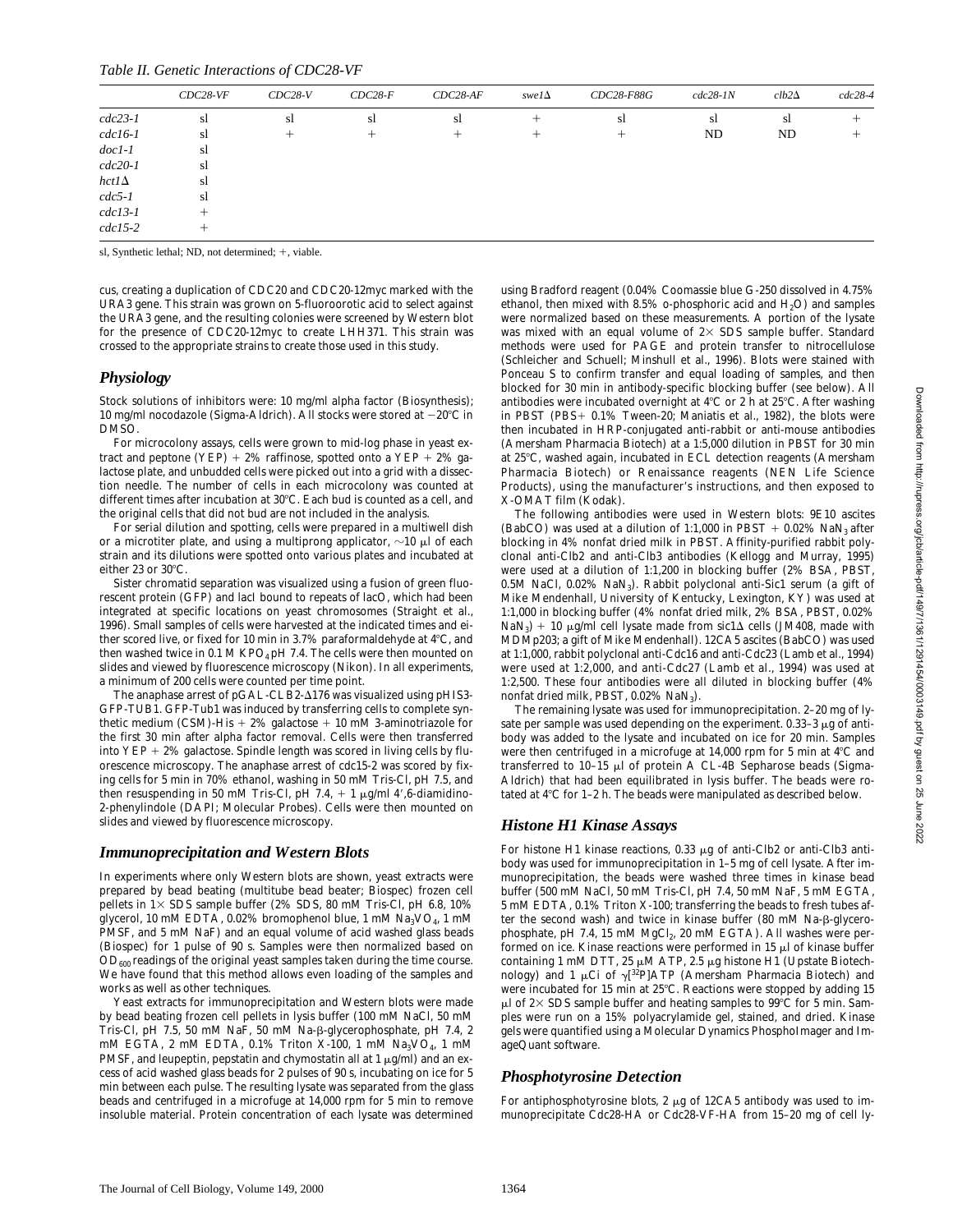sate. The beads were washed three times in kinase bead buffer and twice in PBS. Standard methods were used for PAGE and protein transfer to nitrocellulose. The blot was then blocked in P-Tyr blocking buffer (1% BSA, 10 mM Tris-Cl, pH 7.5, 100 mM NaCl, 0.1% Tween 20) and incubated overnight at 4°C in blocking buffer containing an anti-P-Tyr Fab fragment conjugated to HRP, RC20H (Transduction Laboratories), diluted to 1:2,500. The blot was washed five times in TBST (10 mM Tris-Cl, pH 7.5, 100 mM NaCl, 0.1% Tween 20), incubated in SuperSignal chemiluminescent substrate (Pierce Chemical Co.), using the manufacturer's instructions, and then exposed to X-ray film. After exposure, the blot was stripped in an SDS-containing buffer, and reprobed with the 12CA5 antibody to confirm that the same amount of Cdc28 had been immunoprecipitated.

#### *APC Assay*

For APC assay,  $1 \mu$ g of rabbit polyclonal anti-Cdc26 antibody (Hwang and Murray, 1997) was used to immunoprecipitate the APC from 5 mg of cell lysate. The APC assay was conducted as previously described (Charles et al., 1998), except that cells were lysed in the lysis buffer described above, the beads were washed in APC bead buffer (250 mM NaCl, 50 mM Tris-Cl, pH 7.4, 50 mM NaF, 5 mM EGTA, 5 mM EDTA, 0.1% NP-40, 1 mM DTT) three times, and then twice in  $QA + NaCl$  buffer (20 mM Tris-Cl, pH 7.6, 100 mM NaCl, 1 mM MgCl<sub>2</sub>). 25 nM of purified Hct1 (Jaspersen et al., 1999) was added to some samples during the ubiquitination reaction.

#### *Cdc20 Binding to the APC*

For Cdc20 binding experiments,  $3 \mu$ g of anti-Cdc26 antibody was used to immunoprecipitate 10–20 mg of cell lysate. After immunoprecipitation, the beads were washed three times in Cdc20 bead buffer (200 mM NaCl, 50 mM Tris-Cl, pH 7.4, 50 mM NaF, 5 mM EGTA, 5 mM EDTA, 0.1% NP-40, 1 mM DTT), and then twice in low salt kinase buffer (10 mM NaCl, 20 mM Hepes-KOH, pH 7.4, 5 mM MgCl<sub>2</sub>). The immunoprecipitates were then processed for Western blots as described above.

## *Results*

#### *CDC28-VF Impairs Mitotic Exit*

Since *CDC28-VF* suppresses the checkpoint defect of *cdc55*D (Minshull et al., 1996)*,* we wondered if the *CDC28- VF* mutant alone might have difficulty leaving mitosis. Fig. 1 A shows that progression through mitosis is delayed in *CDC28-VF*. Wild-type and *CDC28-VF* cells were arrested in G1 by the mating pheromone alpha factor and released into the cell cycle. Once cells had budded, alpha factor was readded to arrest cells that had completed the cycle. This regimen allows us to look clearly at one synchronous cell cycle. *CDC28-VF* cells show a 30-min delay in the degradation of the anaphase inhibitor Pds1 and sister chromatid separation. Clb2 proteolysis and the fall in Clb2-associated kinase activity are delayed by  $>30$  min. These delays can be partially attributed to a 15-min delay in Clb2 accumulation, but the persistence of peak levels of Clb2 for at least 60 min clearly reflects an additional defect in *CDC28-VF*. In addition, mitotic entry is not delayed because short spindles, a marker for mitotic entry, appear at the same time in *CDC28-VF* and wild-type cells (data not shown). *CDC28-VF* does not delay exit from G1, since the CDK inhibitor, Sic1 (Schwob et al., 1994), disappears at the same time (30 min) in wild-type and *CDC28-VF*.

Although *CDC28-VF* delays passage through mitosis, the doubling time of *CDC28-VF* cells is nearly identical to that of wild-type cells (data not shown). This apparent paradox can be explained by the fact that *CDC28-VF* cells exit mitosis at a larger cell size than wild-type cells, and therefore have to grow less in G1 to reach the critical cell size needed to pass Start, the cell cycle transition that commits them to replicating their DNA (Johnston et al., 1977). Thus, the increase in time spent in mitosis is made up by a decrease in time spent in G1.

To see if the mitotic delay in *CDC28-VF* is due to difficulty exiting mitosis, we examined cells that were recovering from activation of the spindle checkpoint. Wild-type and *CDC28-VF* cells were arrested in mitosis by treating them with nocodazole (an inhibitor of microtubule polymerization) for three hours and then released from this arrest into fresh medium containing alpha factor to arrest them in G1 as they left mitosis. Wild-type cells degrade Clb2, inactivate Clb2-associated kinase, and separate their sisters within 90 min of removing nocodazole (Fig. 1 B). *CDC28-VF* cells, however, take 150–180 min to fully escape from the nocodazole arrest.

Since *CDC28-VF* cells are delayed in exiting mitosis, we investigated how they responded to a prolonged mitotic arrest caused by the spindle checkpoint. We examined the response to overexpressing the protein kinase Mps1, which arrests cells in mitosis by activating the checkpoint, but does not damage the spindle (Hardwick et al., 1996). After about eight hours, wild-type cells overcome the arrest, divide, and resume proliferating. In contrast, *CDC28- VF* cells overexpressing Mps1 cannot proliferate (Fig. 2 A); when individual cells are followed microscopically, many never divide, and the remainder go through only one or two divisions (Fig. 2 B and data not shown). The cell cycle arrest and eventual lethality are completely suppressed by the *mad3* $\Delta$  mutation, which inactivates the spindle checkpoint (Li and Murray, 1991; Hardwick et al., 2000). *mad3*∆ and *mad3*∆ *CDC28-VF* cells divide as if there were no activation of the checkpoint. These results show that *CDC28-VF* cells, unlike wild-type, cannot escape from mitosis in the presence of constant stimulation of the spindle checkpoint. *CDC28-VF* cells are also sensitive to other perturbations that activate the spindle checkpoint, including the presence of short linear chromosomes (Wells and Murray, 1996) and mutations that damage the spindle (Hardwick et al., 1999). Like Mps1 overexpression in *CDC28-VF*, these treatments are lethal and cause long delays in mitosis (data not shown).

### *The Mitotic Defect of CDC28-VF Is Not Caused by a Lack of Inhibitory Phosphorylation*

We initially observed that *CDC28-VF* and *cdc55*D have opposite effects on the exit from mitosis, consistent with the idea that inhibitory phosphorylation of Cdc28 aids exit from mitosis. More careful examination reveals that the mitotic exit defect in *CDC28-VF* is not due to effects on Cdc28 phosphorylation. Fig. 3 A shows serial dilutions of a panel of mutants, spotted onto galactose-containing plates, which induce Mps1 overexpression, or glucose-containing plates, which do not.  $swe1\Delta$  cells lack the tyrosine kinase that phosphorylates Cdc28 (Booher et al., 1993). Like *CDC28-VF* cells, they have no phosphotyrosine present on Cdc28 (Fig. 3 B), but unlike *CDC28-VF* or *CDC28-F,* they are no more sensitive to Mps1 overexpression than wildtype cells. Since another kinase might phosphorylate threonine 18 in  $swe1\Delta$  cells, we investigated the behavior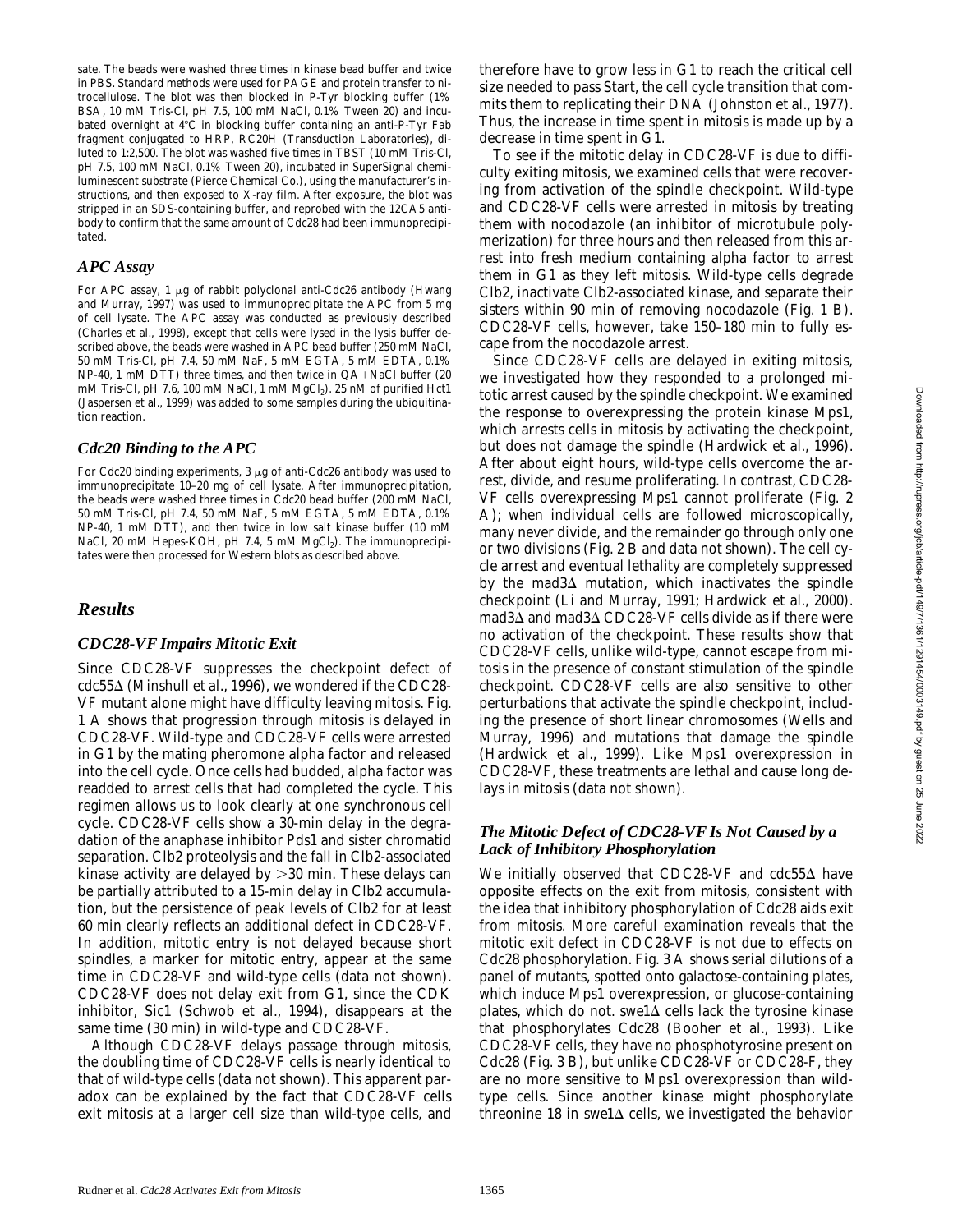

*Figure 1. CDC28-VF* delays in exit from mitosis. A, Wild-type (ADR1859) and *CDC28-VF* (ADR1857) were grown overnight at 23°C in YPD to mid log phase, were arrested in G1 with alpha factor (1  $\mu$ g/ml), and at t = 0 the cells were released from the G1 arrest. At t = 90, alpha factor (1.5  $\mu$ g/ml) was added back to the cultures to rearrest the cells in the next G1. Left, Samples were taken at the indicated times and processed for Western blots and histone H1 kinase assays. Right, Sister chromatid separation was scored by counting the number of fluorescent spots (one or two) of GFP-lacI bound to 256 tandem repeats of *lacO* integrated at the *TRP1* locus. B, Wild-type (ADR548) and *CDC28-VF* (JM477) were grown overnight at 23°C in YEP + 2% glucose to log phase, were arrested in mitosis with nocodazole (10  $\mu$ g/ml) for 3 h, and at t = 0 the cells were released from the arrest into fresh medium containing alpha factor (10  $\mu$ g/ml). Samples were taken at the indicated times and processed for Western blots and histone H1 kinase assays. Sister chromatid separation was scored by counting the number of fluorescent spots (one or two) of GFP-lacI bound to 256 tandem repeats of lacO integrated at the *LEU2* locus.

of *swe1*D CDC28-V cells, which should lack all inhibitory phosphorylation. *swe1*D CDC28-V resemble *CDC28-V* cells, both being only slightly more sensitive to Mps1 overexpression than wild-type cells.  $mih1\Delta$  cells, which like *cdc55*D cells have increased inhibitory phosphorylation on Cdc28 (Fig. 3 B), do not have a spindle checkpoint defect as judged by their sensitivity to Mps1 overexpression or to microtubule depolymerizing agents (Fig. 3 A and data not shown).

In principle, the relative insensitivity of  $swel\Delta$  to Mps1 overexpression could be explained by the existence of other kinases that phosphorylate tyrosine 19 of Cdc28. We do not believe such a kinase exists. We have never detected phosphotyrosine on Cdc28 in *swe1*Δ or *swe1*Δ *mih1*Δ cells (Fig. 3 B and data not shown), and  $mih1\Delta$  cells show a 15min delay in entering mitosis that is completely suppressed by deleting *SWE1*, suggesting that Swe1 is the only kinase responsible for inhibiting Cdc28 (data not shown). In addition, if such a kinase existed, we would expect *CDC28-AF* (Amon et al., 1992; Sorger and Murray, 1992)*,* which substitutes alanine at position 18 of Cdc28 rather than valine, to behave identically to *CDC28-VF*. However, *CDC28-AF*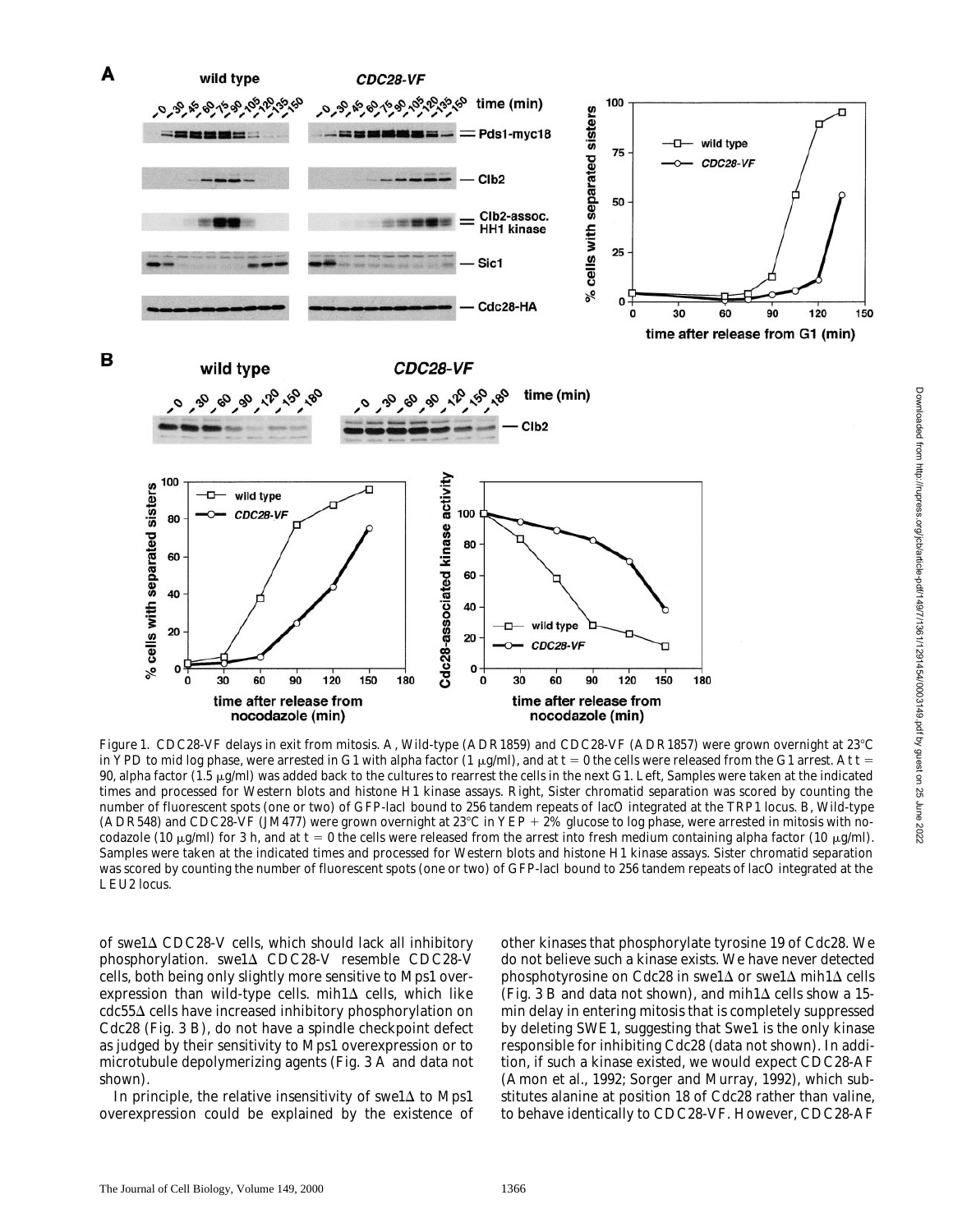

*Figure 2. CDC28-VF* cannot overcome a spindle checkpoint-dependent arrest. A, Serial dilution assay. All strains contain *pGAL-MPS1*. Wild-type (KH153), *CDC28-VF* (KH181), *mad3*D (ADR1248), and *CDC28- VF mad3*∆ (KH183) were grown overnight in  $YEP + 2\%$  glucose to log phase and adjusted to  $A_{600}$  0.35. Twofold serial dilutions of each strain were prepared in a multiwell dish and then spotted onto  $YEP + 2\%$  glucose (left) or  $YEP + 2\%$  galactose (right). The plates were incubated at  $30^{\circ}$ C for 2 d. B, Microcolony assay. The same strains as in A were grown overnight at  $30^{\circ}$ C in YEP + 2% raffinose to log phase and at  $t = 0$ , unbudded cells were picked out onto  $YEP + 2\%$  galactose plates. As each cell divided, the number of cells in each microcolony were counted at the indicated times. Large-budded cells were counted as two cells and the original cells that did not bud were not included in the analysis. Each strain has been tested at least three times, following 20–30 cells of each strain in each experiment. In the experiment shown, 30 cells of each strain were followed.

behaves like *CDC28-F*, both of which are less sensitive to Mps1 overexpression than *CDC28-VF* (Fig. 3 A).

We favor the idea that the T18V, Y19F substitution causes a phosphorylation-independent defect in Cdc28. Based on the crystal structure of human Cdk2, tyrosine 19 of Cdc28 is adjacent to the gamma phosphate of bound ATP (De Bondt et al., 1993). Thus, *CDC28-VF*, and to a lesser extent the *CDC28-F* and *CDC28-AF* mutations, might affect ATP binding, substrate binding, catalytic activity, or substrate specificity of Cdc28.

#### *Mitotic Cdc28 Kinase Activity Is Required for Proper Response to the Spindle Checkpoint*

Because the *CDC28-VF* defect is not due to a lack of inhibitory phosphorylation, we asked if other mutations that affect mitotic Cdc28 activity might share phenotypes with *CDC28-VF*. *cdc28-1N*, *clb2*D, and *cks1*-*38* (a mutant in Cks1, a Cdc28-binding protein required for passage through Start and mitosis) are all more sensitive to Mps1 overexpression than wild-type (Fig. 4 A; Piggott et al., 1982; Hadwiger et al., 1989; Surana et al., 1991; Tang and Reed, 1993). This phenotype is not seen in *cdc28-4*, a temperature-sensitive allele of Cdc28 that prevents passage through Start and is primarily defective in the G1 function of Cdc28 (Reed, 1980).

Does a reduction in mitotic Cdc28 activity cause the *CDC28-VF* phenotype? We have observed that both Clb2 and Clb3-associated kinase activity and total Cdc28-associated kinase activity of *CDC28-VF* cells is lower than wild-type (Fig. 4 B and data not shown). This is seen both in synchronously cycling cells (Fig. 1, Clb2-associated kinase activity) and in cells arrested by the spindle checkpoint (Fig. 4 B). We estimate the specific activity of a Cdc28-VF/Clb complex is roughly half that of a wild-type Cdc28/Clb complex. Because the difference between wildtype and *CDC28-VF* is small, it is difficult to know if it is biologically significant. However, an independent substitution in the ATP binding site of Cdc28, *CDC28-F88G*, has a reduced specific activity in vitro (Bishop et al., 2000) and is as sensitive to overexpression of Mps1 as *CDC28-VF* (Fig. 4 C).

The mitotic defect of *CDC28-VF* is semidominant. The heterozygote *CDC28/CDC28-VF* has an intermediate sensitivity to Mps1 overexpression (data not shown) and overexpression of Cdc28-VF in otherwise wild-type cells creates cells that are fully sensitive to overexpressed Mps1 (data not shown and Fig. 5). These results suggest that Cdc28-VF is a dominant negative mutant, which competes with the wild-type kinase for substrates, mitotic cyclins, and Cks1. In support of this idea, multiple copies of the *CDC28* gene on a  $2\mu$  plasmid suppress the lethality of overexpressing Mps1 in a *CDC28-VF* strain (Fig. 4 D). The semidominant phenotype of *CDC28-VF* does not reflect haploinsufficiency of Cdc28, since CDC28/cdc28<sup>△</sup> diploids, which contain half as much Cdc28 as *CDC28/ CDC28* diploids, do not have a phenotype like *CDC28-VF* (data not shown).

#### *CDC28-VF Is Defective in Activating the APC*

Because *CDC28-VF* impairs the exit from mitosis, crippling other pathways involved in this process might kill *CDC28-VF* cells. Our inability to make double mutants between *CDC28-VF* and mutants in the APC supports this idea (Table II). *CDC28-VF* is synthetically lethal in combi-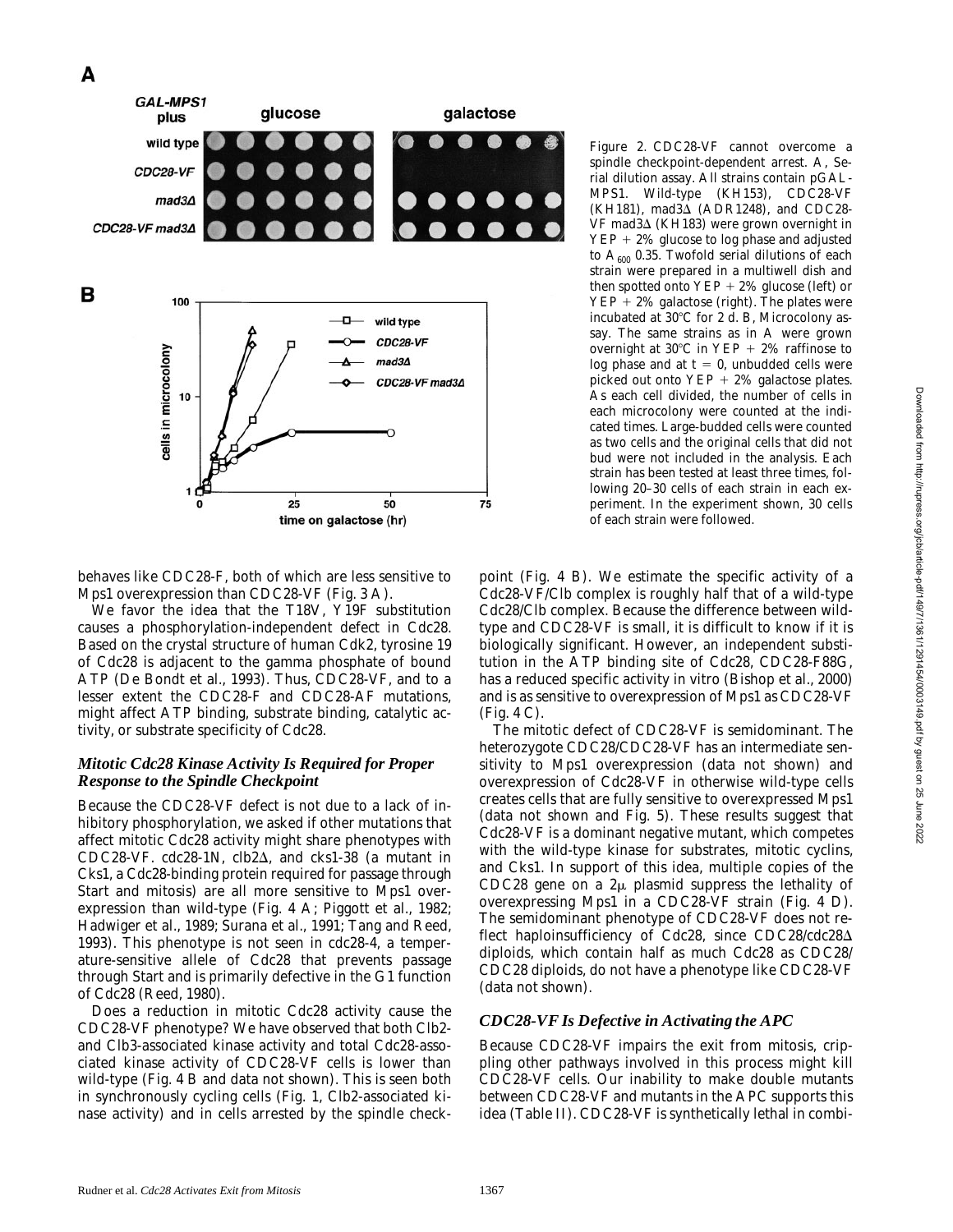

nation with mutations in components of the APC (*cdc23-1*, *cdc16-1*, *apc10-1,* formerly *doc1-1*; Lamb et al., 1994; Irniger et al., 1995; Hwang and Murray, 1997) and positive regulators of the APC ( $cdc5-1$ ,  $hct1\Delta$  and  $cdc20-1$ ; Schwab et al., 1997; Visintin et al., 1997; Charles et al., 1998; Shirayama et al., 1998). These double mutants are inviable at all temperatures, and although the double mutant spores are able to germinate, they die in microcolonies of large-budded cells (data not shown), indicating a terminal arrest in mitosis. These genetic interactions are specific to the APC and regulators of the APC, because two other mutants that arrest in mitosis, *cdc13-1* (which activates the DNA damage checkpoint) and *cdc15-2* (which arrests cells in anaphase) are both viable in combination with *CDC28-VF*.

The interactions of *CDC28* alleles and *clb2* $\Delta$  with Mps1 overexpression and the *cdc23-1* mutant are correlated with each other: *cdc28-1N*, *CDC28-F88G*, and *clb2* $\Delta$  are synthetically lethal in combination with *cdc23-1* and cannot proliferate when overexpressing Mps1, whereas *cdc28-4* is viable in combination with *cdc23-1* or Mps1 overexpression (Table II; also, see Irniger et al., 1995). *CDC28-F* and *CDC28-AF*, which have milder phenotypes than *CDC28- VF*, are synthetically lethal with *cdc23-1*, but viable in combination with *cdc16-1*, a weaker APC mutant (Table II). Lastly, *swe1* $\Delta$  is viable in combination with *cdc23-1* and *cdc16-1* (Table II), demonstrating that Swe1 is unlikely to have a role in promoting the exit from mitosis.

The genetic interactions between *CDC28-VF* and the APC and its regulators are a mixed blessing. Although

*Figure 3.* Changes in inhibitory phosphorylation on Cdc28 do not affect sensitivity to the spindle checkpoint. A, Serial dilutions of strains with varying amounts of inhibitory phosphorylation on Cdc28. All strains contain *pGAL-MPS1*. Wild-type (KH153), *CDC28-VF* (KH181), *CDC28-V* (ADR1105), *CDC28-F* (KH204), *swe1*∆ (KH207), *swe1*∆ CDC28-V (ADR1100), *CDC28-AF swe1*D CDC28-V (ADR1100), *CDC28-AF* (ADR1506), and  $mih1\Delta$  (ADR1378) were grown to saturation for 2 d in YEP + 2% glucose at  $30^{\circ}$ C, diluted tenfold, and fourfold serial dilutions were prepared in a multiwell dish and spotted onto  $YEP +$ 2% glucose (left) or YEP  $+$  2% galactose (right). The plates were incubated at  $30^{\circ}$ C for 2 d. B, Phosphotyrosine blot. Wild-type (ADR477), *CDC28-VF* (ADR509), *cdc55*D (JM445), *swe1*D (ADR684), and  $mih1\Delta$  (ADR1314) were grown overnight in YEP  $+$  $2\%$  glucose at  $23^{\circ}$ C to log phase. The cells were harvested, lysed, and Cdc28-HA was immunoprecipitated with the 12CA5 antibody. The immunoprecipitates were run out on a polyacrylamide gel and probed either with a phosphotyrosine antibody (top) or with 12CA5 (bottom).

they suggest that Cdc28 may help activate the APC, they prevent us from examining the phenotype of a *CDC28-VF apc*<sup>-</sup> double mutant, since it is impossible to create such a mutant. We overcame this difficulty by exploiting the fact that overexpressing Cdc28-VF creates cells that behave phenotypically like *CDC28-VF*. This overexpression in  $cdc23-1$  cells at the permissive temperature of  $23^{\circ}$ C is toxic and no cells survive even a brief 1-h pulse of *CDC28- VF* expression driven by the *GAL1* promoter (data not shown).

We overexpressed *CDC28* and *CDC28-VF* in *cdc23-1* cells that had been arrested by alpha factor and then released them from the arrest into fresh medium at  $23^{\circ}$ C, adding alpha factor after budding so that cells will rearrest when they reach the next G1. Overexpression of *CDC28- VF* causes a permanent large-budded arrest with high levels of Clb2 and Clb3 (Fig. 5 A). Sic1 levels never rise and Clb2-associated kinase activity never falls. Sister separation and spindle elongation are delayed by 2 h in cells expressing *CDC28-VF* (Fig. 5 B and data not shown). These observations show that the induction of anaphase is delayed and the transition from anaphase to G1 is completely blocked in *cdc23-1 CDC28-VF* cells. These phenotypes are not due to activating the spindle checkpoint because neither *mad2* $\triangle$  nor *mad2* $\triangle$  *bub2* $\triangle$  bypass the arrest (data not shown; Hoyt et al., 1991; Li and Murray, 1991; Alexandru et al., 1999). Therefore, we conclude that *CDC28-VF* is defective in activating both the Cdc20 dependent APC, which triggers anaphase, and the Hct1 dependent APC, which completes cyclin proteolysis.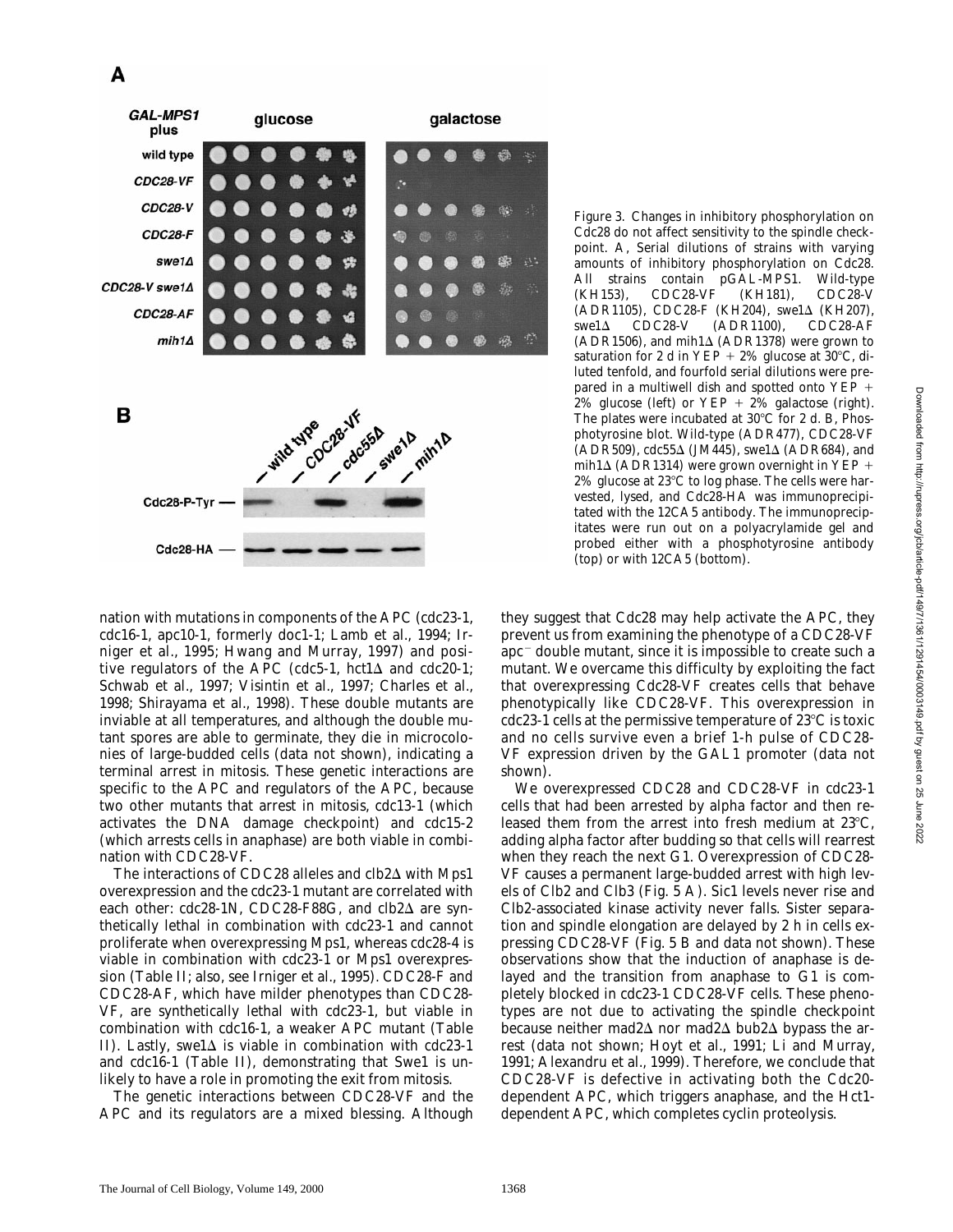

fects in mitotic Cdc28 activity resemble *CDC28-VF.* A, Defects in mitotic Cdc28 activity are sensitive to spindle checkpoint-dependent arrest. All strains contain *pGAL-MPS1*. Wild-type (KH153), *CDC28-VF* (KH181), *cdc28- 1N* (ADR1899), *cdc28-4* (ADR1901), *clb2*D (ADR-1606), and *cks1-38* (ADR-1903) were grown to saturation for 2 d in YEP  $+ 2\%$ glucose at 23°C, diluted tenfold, and fourfold serial dilutions were prepared in a multiwell dish and spotted onto YEP + 2% glucose (left) or  $YEP + 2\%$  galactose (right). The plates were incubated at  $23^{\circ}$ C for 2.5 d. B, The specific activity of Cdc28-VF is lower than Cdc28. Wild-type (ADR477) and *CDC28-VF* (ADR509) were grown overnight in YEP  $+ 2\%$  glucose at  $23^{\circ}$ C to log phase and arrested in mitosis with nocodazole (10  $\mu$ g/ml) for 3 h. The cells were then harvested, lysed, and Clb2/Cdc28 and Clb3/Cdc28 complexes were immunoprecipitated, and their histone H1 kinase activity was measured. The Western blot (bottom) shows that equal amounts of Cdc28 are precipitated in the two strains, although the kinase activity (top) of Cdc28-VF is reduced relative to wild-type. The activity of wild-type Cdc28 is reported as 100% for both the anti-Clb2 and anti-Clb3 immunoprecipitates. C, *CDC28-F88G* behaves like *CDC28-VF*. All strains contain *pGAL-MPS1*. Wild-type (KH153), *CDC28- VF* (KH181), and *CDC28- F88G* (ADR2034) were grown to saturation for 2 d in YEP + 2% glucose at  $30^{\circ}$ C, diluted tenfold, and fourfold serial dilutions were prepared in a multiwell dish and spotted onto  $YEP + 2\%$  glucose (left) or  $YEP + 2\%$  galactose (right). The plates were incu-

*Figure 4.* Mutants with de-

bated at 30°C for 2 d. D, 2<sub>k</sub>-CDC28 suppresses *CDC28-VF*. All strains contain *pGAL-MPS1*. Wild-type (KH153) or *CDC28-VF* (KH181) containing either  $2\mu$ -CDC28 or an empty  $2\mu$  vector were grown to saturation for 2 d in CSM-trp  $+2\%$  glucose at 30°C, diluted fivefold, and fourfold serial dilutions were prepared in a multiwell dish and were spotted onto CSM-trp  $+2\%$  glucose (left) or CSMtrp + 2% galactose (right). The plates were incubated at 30 $^{\circ}$ C for 2 d.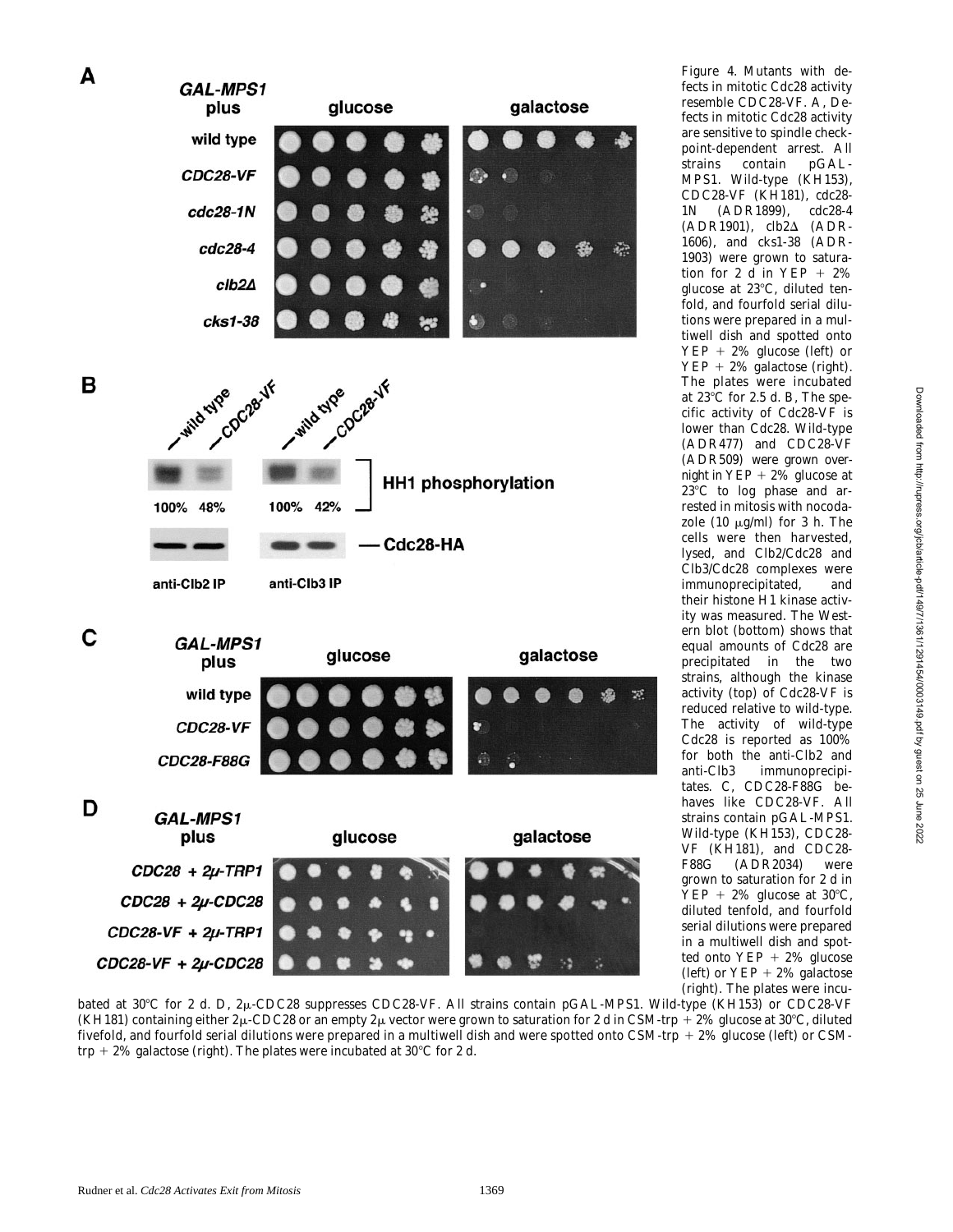Downloaded from http://rupress.org/jcb/article-pdf/149/7/1361/1291454/0003149.pdf by guest on 25 June 2022

Downloaded from http://rupress.org/jcb/article-pdf/149/7/1361/1291424/0003149.pdf by guest on 25 June 2022

*Figure 5. cdc23-1 GAL-CDC28-VF* arrest in mitosis at the permissive temperature of 238C. A, *cdc23-1 GAL-CDC28* (ADR1685) and *cdc23-1 GAL-CDC28-VF*  $(ADR1687)$  were overnight at 23 $^{\circ}$ C in YEP + 2% raffinose to log phase, arrested in G1 with alpha factor (1  $\mu$ g/ml) for 3.5 h, and at t = 0 released from the G1 arrest into fresh YEP  $+ 2\%$  galactose. After cells had budded  $(t = 2)$ , alpha factor  $(1.5 \text{ g/ml})$ was added back to the cultures to rearrest the cells in the next G1. Samples were taken at the indicated times and processed for Western blots and histone H1 kinase assays. B, Sister chromatid separation was scored by counting the number of fluorescent spots (one or two) of GFP-lacI bound to 256 tandem repeats of *lacO* integrated at the *TRP1* locus.



time after release from G1 (hours)

## *CDC28-VF Has Normal G1 Hct1-dependent APC Activity*

The failure to induce mitotic cyclin proteolysis in *cdc23-1* mutants overexpressing Cdc28-VF could reflect the requirement for Cdc20 activity to activate the Hct1-dependent APC (Visintin et al., 1998; Shirayama et al., 1999; Yeong et al., 2000), or it could reflect a Cdc20-independent defect in the activity of Hct1. To distinguish between these possibilities, we asked if *CDC28-VF* has normal APC activity in G1, a time when all APC activity is Hct1 dependent and Cdc20 is absent (Charles et al., 1998; Prinz et al., 1998; Shirayama et al., 1998; and see below). We immunoprecipitated the APC from alpha factor-arrested cells with antibodies raised against Cdc26, a nonessential component of the APC (Hwang and Murray, 1997), and measured its ability to ubiquitinate an iodinated fragment of sea urchin Cyclin B in a reconstituted ubiquitination assay (Charles et al., 1998). We detected no differences in APC activity in wild-type and *CDC28-VF*, and the activity of immunoprecipitates from both wild-type and *CDC28- VF* could be increased by adding recombinant Hct1 (Fig. 6; Jaspersen et al., 1999). In addition, we have shown that Hct1-dependent proteolysis of Clb2 and Pds1 in G1 is normal in *CDC28-VF* (data not shown and Fig. 7 C). These experiments are consistent with the idea that the *CDC28- VF* mutant has no direct effect on the activity of the Hct1 dependent APC.

## *Cdc28 Activates the Cdc20-dependent APC*

Cdc20 is required for sister chromatid separation (Shirayama et al., 1998). *CDC28-VF* shows delays in sister separation (Figs. 1 and 5), suggesting that Cdc20-dependent APC activity is defective in these cells. We have approached this issue in more detail by examining the half life of Pds1, a substrate of the Cdc20-dependent APC (Visintin et al., 1997; Shirayama et al., 1999; Tinker-Kulberg and Morgan, 1999) during anaphase, a time when the Cdc20-dependent APC is thought to be active (Jaspersen et al., 1998). First, we needed to confirm that degradation of Pds1 in anaphase is due to Cdc20 and not Hct1. We arrested wildtype,  $cdc20-3$ , and  $hct1\Delta$  strains in anaphase by overexpressing a nondegradable Clb2 (*pGAL-CLB2-* $\Delta$ 176; Surana et al., 1993). These strains also contained an epitope-tagged form of Pds1 replacing the endogenous gene. When all cells had reached anaphase (Fig.  $7 \text{ A}$ , t = 0), the cultures were shifted to  $37^{\circ}$ C to see if Pds1 levels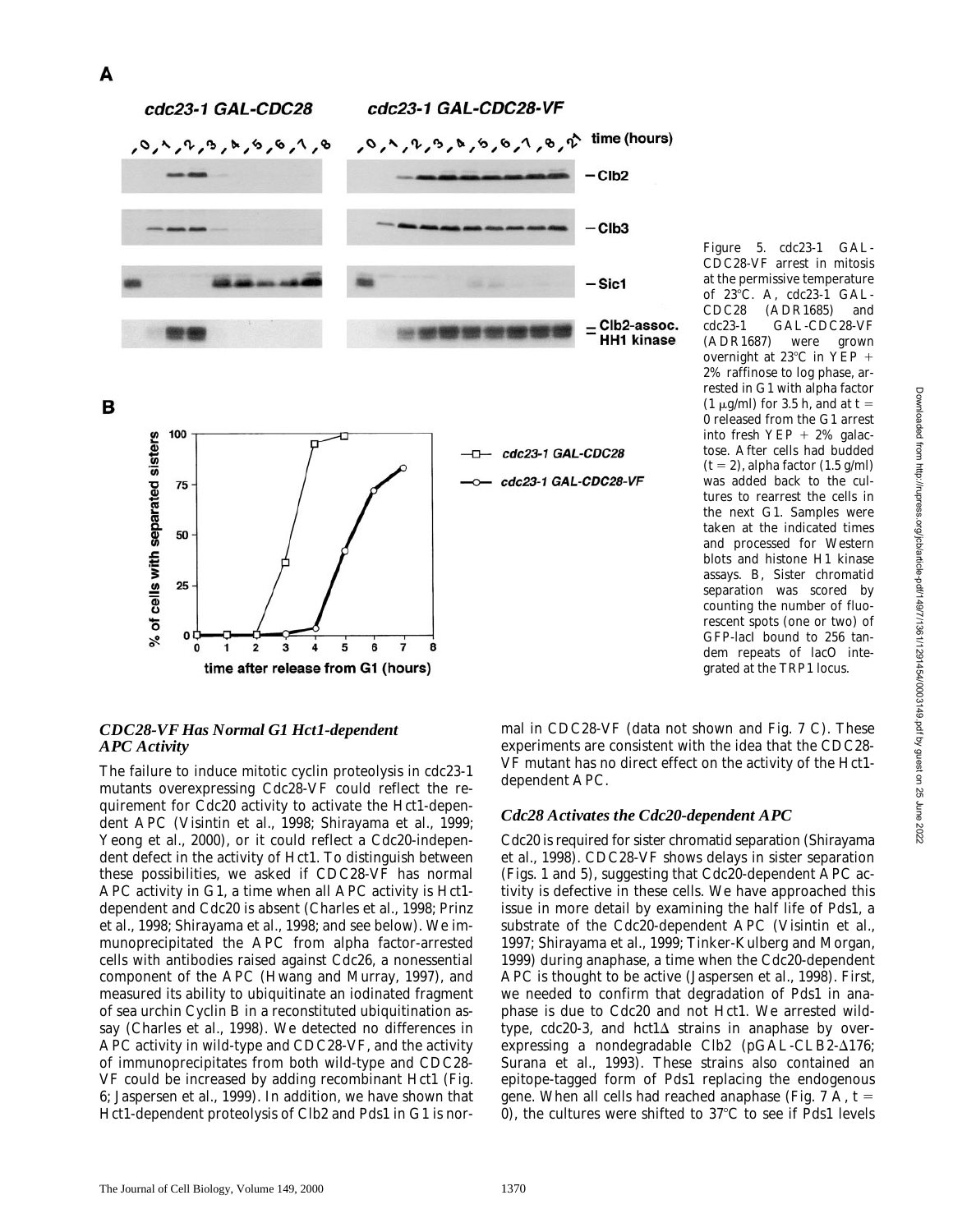G1 APC assay



*Figure 6. CDC28-VF* has normal G1 APC activity. Wild-type (ADR1389) and *CDC28-VF* (ADR1252) were grown overnight at  $30^{\circ}$ C in YEP + 2% glucose to log phase and arrested in G1 with alpha factor  $(1 \mu g)$ ml) for 3 h. The cells were harvested, lysed, and the APC was immunoprecipitated with anti-Cdc26 antibodies. The in vitro ubiquitination activity of the immunoprecipitates was measured in the absence or presence of added Hct1 protein (left). The substrate for the in vitro ubiquitination is an iodinated NH<sub>2</sub>-terminal fragment of sea urchin cyclin B (CycB). Western blotting of the immunoprecipitates shows that equal amounts of Cdc16, Cdc23, and Cdc27 are present in the APC isolated from wild-type and *CDC28- VF* cells (right).

would rise in either the *cdc20-3* or *hct1*D strain, as an indication that Pds1 had become more stable. Pds1 levels rose in the  $cdc20-3$  strain, but not in the  $hct1\Delta$  strain, showing that the stability of Pds1 in anaphase is controlled by the Cdc20- rather than the Hct1-dependent APC (Fig. 7 A).

We next examined the half life of Pds1 during an anaphase arrest caused by the *cdc15-2* mutation. Pds1 is unstable during this arrest and Cdc20 is required to exit from the arrest (Jaspersen et al., 1998; Tinker-Kulberg and Morgan, 1999). *cdc15-2*, *cdc15-2 CDC28-VF*, and *cdc15-2 clb2*D cells were arrested in anaphase, an epitope-tagged *PDS1* gene driven by the *GAL1* promoter was induced by adding galactose for 1 h, and its expression was terminated by adding glucose. The half life of Pds1 in *cdc15-2* cells in this experiment was  $\le$ 15 min, but was  $\ge$ 1.5 h in *CDC28*-*VF cdc15-2* and *clb2*D *cdc15-2* cells (Fig. 7 B), showing that the *CDC28-VF* and *clb2*D mutations compromise Cdc20 dependent APC activity.

Earlier studies argued that Hct1 and Cdc20 were specificity factors for the APC, with Cdc20 directing the ubiquitination of Pds1 and Hct1 directing that of mitotic cyclins (Visintin et al., 1997). The instability of Pds1 in G1 cells, which lack detectable Cdc20 (Prinz et al., 1998), prompted us to reexamine this issue. Wild-type, *CDC28- VF*, and *cdc20-3* cells were arrested in G1 by alpha factor, or in the case of  $hct1\Delta$ , which is resistant to alpha factor (Schwab et al., 1997), by the *cdc28-13* mutation (Reed, 1980). Once arrested, wild-type, *CDC28-VF*, and *cdc20-3* cells were shifted to 37°C (for *cdc28-13* and *cdc28-13*  $hct1\Delta$ , asynchronous cultures were transferred to 37°C), *pGAL-PDS1* was induced by adding galactose for two hours and then expression was shut off by adding glucose. Pds1 was equally unstable in wild-type, *CDC28-VF*, *cdc20-3*, and *cdc28-13* cells, but was completely stable in the  $hct1\Delta$   $cdc28-13$  cells. This control shows that the defect

in Pds1 stability in *CDC28-VF* is specific to anaphase and, together with Fig. 7 A, shows that Pds1 is targeted for destruction by the Cdc20-dependent APC in mitosis and by the Hct1-dependent APC in G1. In addition, this experiment reinforces the conclusion derived from in vitro experiments in Fig. 6 that *CDC28-VF* has no defects in Hct1 dependent APC activity in G1. Our results differ from those of Visintin et al. (1997), who found that stability of Pds1 in G1 is regulated by Cdc20. Their results may have been due to incomplete alpha factor arrest of the *cdc20-1* allele used in their study. Our results agree with the recent observation that Clb2 is targeted for destruction by both the Cdc20- and Hct1-dependent forms of the APC (Yeong et al., 2000).

The stabilization of Pds1 in mitotic *CDC28-VF cdc15-2* cells suggests that *CDC28-VF* is defective in the Cdc20 dependent APC. As a first step in investigating the biochemical defect of *CDC28-VF*, we examined the interaction between Cdc20 and the APC in anaphase, a time when the Cdc20-dependent APC is active. We arrested *cdc15-2* and *cdc15-2 CDC28-VF* cells in anaphase, immunoprecipitated the APC with anti-Cdc26 antibodies, and examined the amount of associated Cdc20. Equal amounts of APC was immunoprecipitated from all three strains, but in *CDC28-VF* cells there was less associated Cdc20 (Fig. 8), even though the total level of Cdc20 was similar in wild-type and *CDC28-VF*.

## *Discussion*

#### *Cdc28 Activates the APC*

We have shown that the *CDC28-VF* mutant is defective activating the Cdc20-dependent APC. *CDC28-VF* cells show a short delay in exiting mitosis, but this delay be-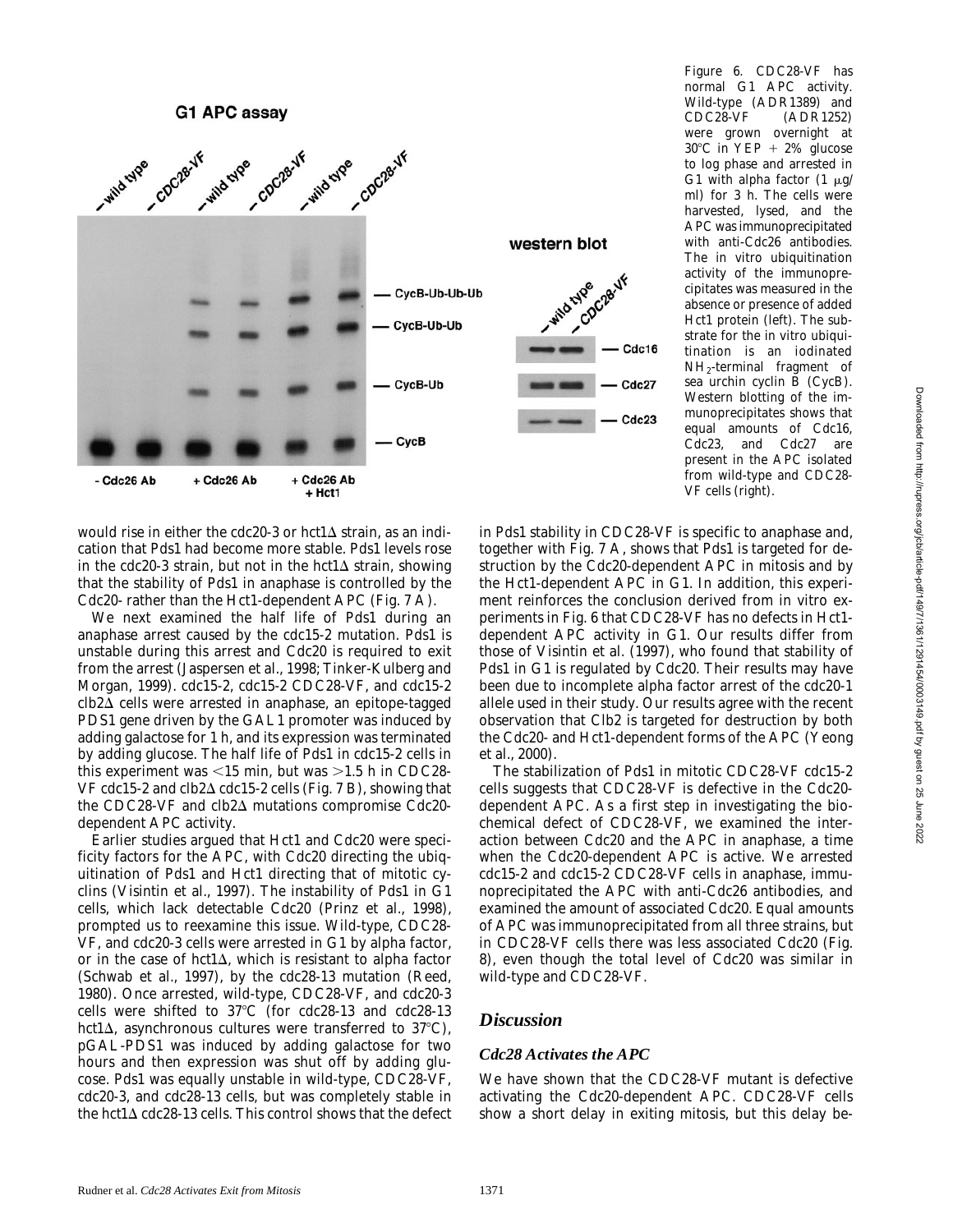

*Figure 7. CDC28-VF* cells have a defective Cdc20 dependent APC. A, Destruction of Pds1 in anaphase depends on *CDC20*. Wildtype (ADR1870), *cdc20-3*  $(ADR1783)$ , and *hct1* $\Delta$ (ADR1786) were grown overnight at  $23^{\circ}$ C in YEP + 2% raffinose to log phase. The three strains contain an epitope-tagged Pds1 *(PDS1 myc18)*, can overexpress a truncated form of Clb2 (*pGAL-CLB2-*Δ176), which will arrest cells in anaphase, and express a GFP-tagged alpha tubulin (*pHIS3-GFP-TUB1*), which allows the length of the spindle to be easily assessed by microscopy. Wild-type and *cdc20-3* were arrested in G1 by alpha factor (1  $\mu$ g/ml) for 3.5 h, released from the G1 arrest into  $YEP + 2\%$  galactose, and at  $t = 0$ , when  $> 90\%$  of the cells had reached anaphase (after 5 h, as judged by spindle length), the cultures were shifted to 37°C. hct1 $\Delta$ , which is resistant to alpha factor, was shifted from  $YEP + 2\%$ raffinose directly to  $YEP +$ 2% galactose. Samples were taken at the indicated times and processed for Western blots. B, Pds1 is stable in anaphase in *CDC28-VF* and *clb2*D. *cdc15-2 GAL-PDS1- HA* (ADR1743), *cdc15-2 CDC28-VF GAL-PDS1-HA* (ADR1736), and *cdc15-2 clb2*D GAL-PDS1-HA (ADR1774) were grown overnight at  $23^{\circ}$ C in YEP + 2% raffinose to log phase and shifted to 37°C to arrest the cells in anaphase (raf). When .90% of the cells had reached anaphase (after 4 h, as judged by nuclear division,

which was scored by DAPI staining), Pds1-HA expression was induced for 1 h by the addition of galactose (to  $2\%$ ), and at  $t = 0$  its expression was terminated by the addition of glucose (to 2%). Samples were taken at the indicated times and processed for Western blots. Cdc28-HA is shown as a loading control. C, The Hct1-dependent APC regulates Pds1 stability in G1. *CDC28-HA GAL-PDS1-HA* (ADR1968), *CDC28-VF-HA GAL-PDS1-HA* (ADR1959), and *cdc20-3 GAL-PDS1-HA* (ADR1921) were grown overnight at 23°C in YEP + 2% raffinose to log phase and arrested in G1 with alpha factor (1  $\mu$ g/ml) for 3 h at 23°C, and then shifted to 37°C for an additional 1 h (raf). *cdc28-13 GAL-PDS1-HA* (ADR1925) and *cdc28-13 hct1*∆ GAL-PDS1-HA (ADR1928) were grown overnight at 23°C in YEP + 2% raffinose to log phase and arrested in G1 by shifting the cultures to 37°C for 3.5 h. Pds1-HA expression was induced by addition of galactose (to 2%) for 2 h, and at  $t = 0$  its expression was terminated by the addition of glucose (to 2%). Samples were taken at the indicated times and processed for Western blots. Sic1 is shown as a loading control and as evidence that all cells remain arrested in G1.

comes more severe when the APC is compromised by spindle checkpoint activation or defects in the APC or its regulators. These phenotypes allowed us to show a requirement for Cdc28 in exiting mitosis. The defect in the

exit from mitosis in *CDC28-VF* is correlated with reduced binding of Cdc20 to the APC and lower Cdc20-dependent APC activity. *CDC28-VF* cells have normal Hct1-dependent APC activity in G1, suggesting that their failure to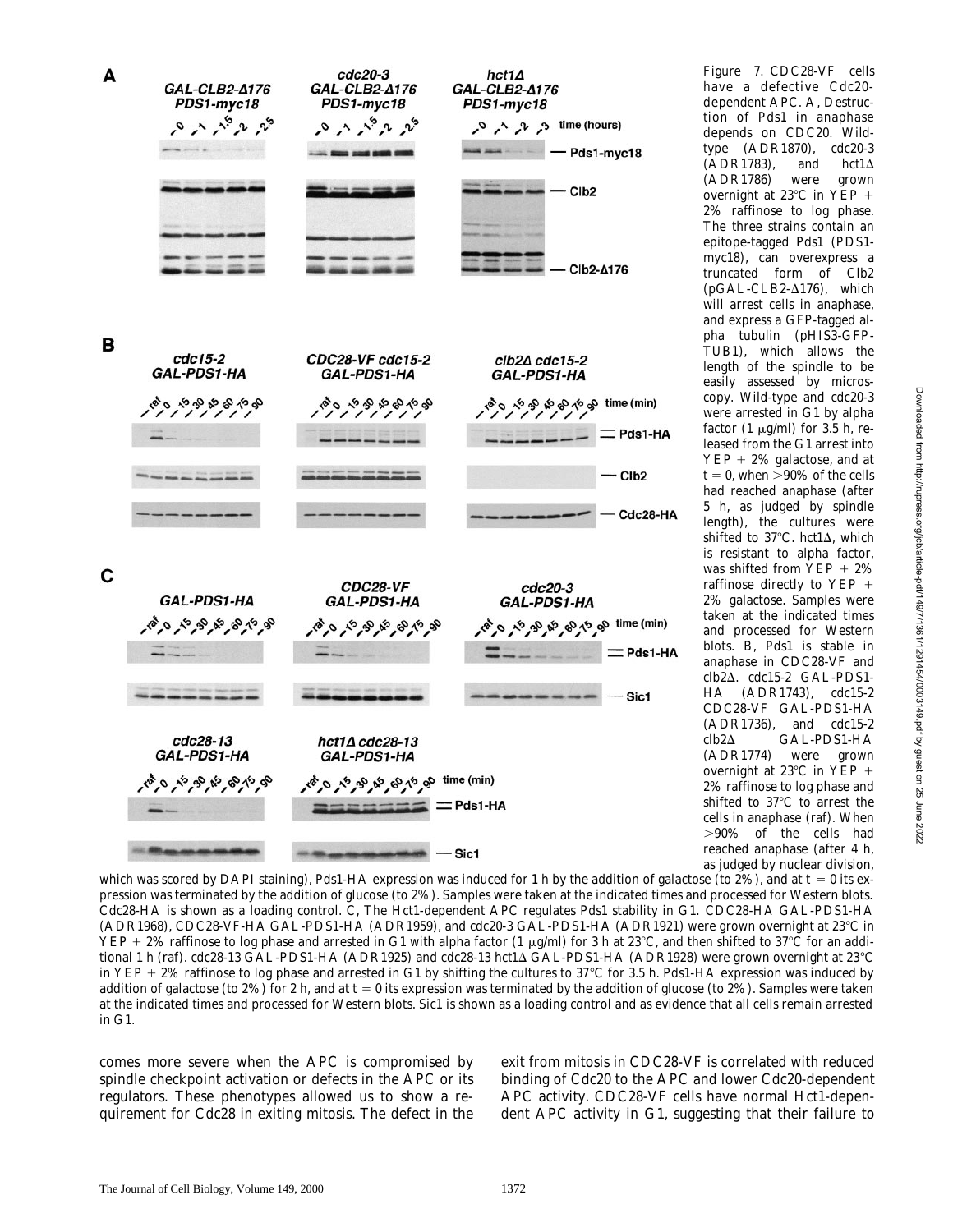

*Figure 8.* Cdc20 binding to the APC is impaired in *CDC28-VF. cdc15-2* (ADR1790) and *cdc15-2 CDC28-VF* (ADR1793) were grown overnight in YEP  $+ 2\%$  glucose at 23 $\degree$ C to log phase. Both strains contain an epitope-tagged Cdc20 *(CDC20-myc12)*. The cultures were shifted to 37°C and after  $>$ 85% of the cells were arrested in anaphase (4 h, as judged by nuclear division, which was scored by DAPI staining), the cells were harvested, lysed, and the APC immunoprecipitated with anti-Cdc26 antibodies. The amount of Cdc20-myc12 bound to the APC was determined by Western blotting the immunoprecipitates with the 9E10 antibody. Equal amounts of APC were precipitated with the anti-Cdc26 antibodies as judged by Cdc23 levels (left) and equal amounts of cell lysate were used in the immunoprecipitation as judged by Cdc20-myc12 and Cdc28-HA levels (right, cell lysate).

exit mitosis is the result of interrupting the chain of events that normally leads from mitosis to G1: reduced Cdc20 dependent APC activation prevents the activation of Cdc14, which normally leads to activation of Hct1 and increased levels of Sic1, the key steps in inactivating the mitotic activity of Cdc28 (Lim et al., 1998; Visintin et al., 1998; Jaspersen et al., 1999; Shirayama et al., 1999).

Previously, it has been shown that Cdc28 inhibits exit from mitosis. High levels of Cdc28-associated kinase activity cause arrest in anaphase (Holloway et al., 1993; Surana et al., 1993), and inhibiting Cdc28 in mitotically arrested cells activates the APC, driving them through cytokinesis and into G1 (Amon, 1997; Li and Cai, 1997). These observations led to the conclusion that the major role for mitotic Cdc28 in regulating the APC was to inhibit the activity that drove cells out of mitosis. Our results show that Cdc28 has different effects on APC activity at different stages of mitosis. Cdc28/Clb activity activates the Cdc20 dependent APC to induce the metaphase to anaphase transition, but inhibits the Hct1-dependent APC, thus inhibiting cytokinesis and the transition from anaphase to G1. This pattern of regulation helps ensure chromosome segregation precedes cell division and allows budding yeast to regulate these events separately, a useful feature in an organism that specifies the site of cytokinesis long before spindle assembly.

#### *Cdc28 Is Required for Recovery from Checkpoint-dependent Arrest*

Proteins that were identified as members of the spindle checkpoint have two roles in keeping cells with depolymerized microtubules from leaving mitosis. Six of them, Mps1, Mad1–Mad3, Bub1, and Bub3, detect kinetochores that are not attached to the spindle (Hoyt et al., 1991; Li and Murray, 1991; Weiss and Winey, 1996) and prevent sister chromatid separation by inhibiting the Cdc20-dependent APC (Hwang et al., 1998; Kim et al., 1998). In contrast, Bub2, also identified as part of the spindle checkpoint (Hoyt et al., 1991), detects an unknown lesion and arrests cells in anaphase, probably by preventing the activation of Cdc14 (Alexandru et al., 1999; Fesquet et al., 1999; Fraschini et al., 1999; Li, 1999). The opposition between the inhibition of the Cdc20-dependent APC by the spindle checkpoint and activation by Cdc28 explains why *CDC28-VF* cells, which are defective in activating the Cdc20-dependent APC, have difficulty overcoming a checkpoint-dependent arrest.

We do not know how wild-type cells eventually escape from mitosis despite continued Mps1 overexpression, a process that could be described as adaptation to the spindle checkpoint (Rieder and Palazzo, 1992; Minn et al., 1996; Rudner and Murray, 1996). In particular, we cannot distinguish between constitutive mechanisms, such as stabilization of mitotic cyclins leading to a slow rise in Cdc28/ Clb activity that eventually leads to APC activation, and induced mechanisms, such as a slow process initiated by components of the checkpoint that leads to reduced inhibition of Cdc20. Although we initially thought of *CDC28- VF* as an adaptation mutant (Minshull et al., 1996), we now believe that it achieves its effect by reducing the ability of Cdc28 to activate the Cdc20-dependent APC, whether or not the checkpoint is active. It is only when the checkpoint is active, however, that this reduction is sufficient to keep cells from leaving mitosis. This discussion highlights a general difficulty in studying adaptation mutants: the ability to overcome prolonged checkpointdependent arrests appears to be sensitive to small, checkpoint-independent defects in basic cell cycle machinery (Toczyski et al., 1997).

#### *Other Mutants Share Phenotypes with CDC28-VF*

Genetic analysis of *CDC28* has revealed two types of mutants, those that primarily affect G1 (*cdc28-4, cdc28-13*; Reed, 1980) and those that primarily affect exit from mitosis (*CDC28-VF, cdc28-1N*; Piggott et al., 1982; Surana et al., 1991). The mitotic mutants share phenotypes with *clb2*D and *cks1-38*. Do these four mutants, *CDC28-VF*, *cdc28-1N*, *clb2*D and *cks1-38*, have a common biochemical defect? *clb2* $\Delta$  cells contain no Clb2, and therefore have reduced levels of mitotic Cdc28 activity (Grandin and Reed, 1993). The defects of *cdc28-1N* and *cks1-38*, which arrest cells in mitosis, may have more to do with altering the substrate specificity of Cdc28. When assayed by immunoprecipitation of Clb2-associated kinase, *cdc28-1N* strains have similar kinase activity to wild-type, but they have no kinase activity associated with Cks1-coupled beads (Surana et al., 1991; Kaiser et al., 1999). These results suggest that the primary defect in *cdc28-1N* is its failure to bind Cks1, which has been shown in frog and clam extracts to be essential for exit from mitosis and APC phosphorylation by Cdc2/Cyclin B (Patra and Dunphy, 1996, 1998; Shteinberg and Hershko, 1999).

Our only clue to the biochemical defect of Cdc28-VF is that it appears to have a small reduction in its specific activity (Fig. 4 D). We think this defect may be important because *CDC28-F88G*, a mutant in the ATP binding site of Cdc28, also has reduced specific activity (Bishop et al.,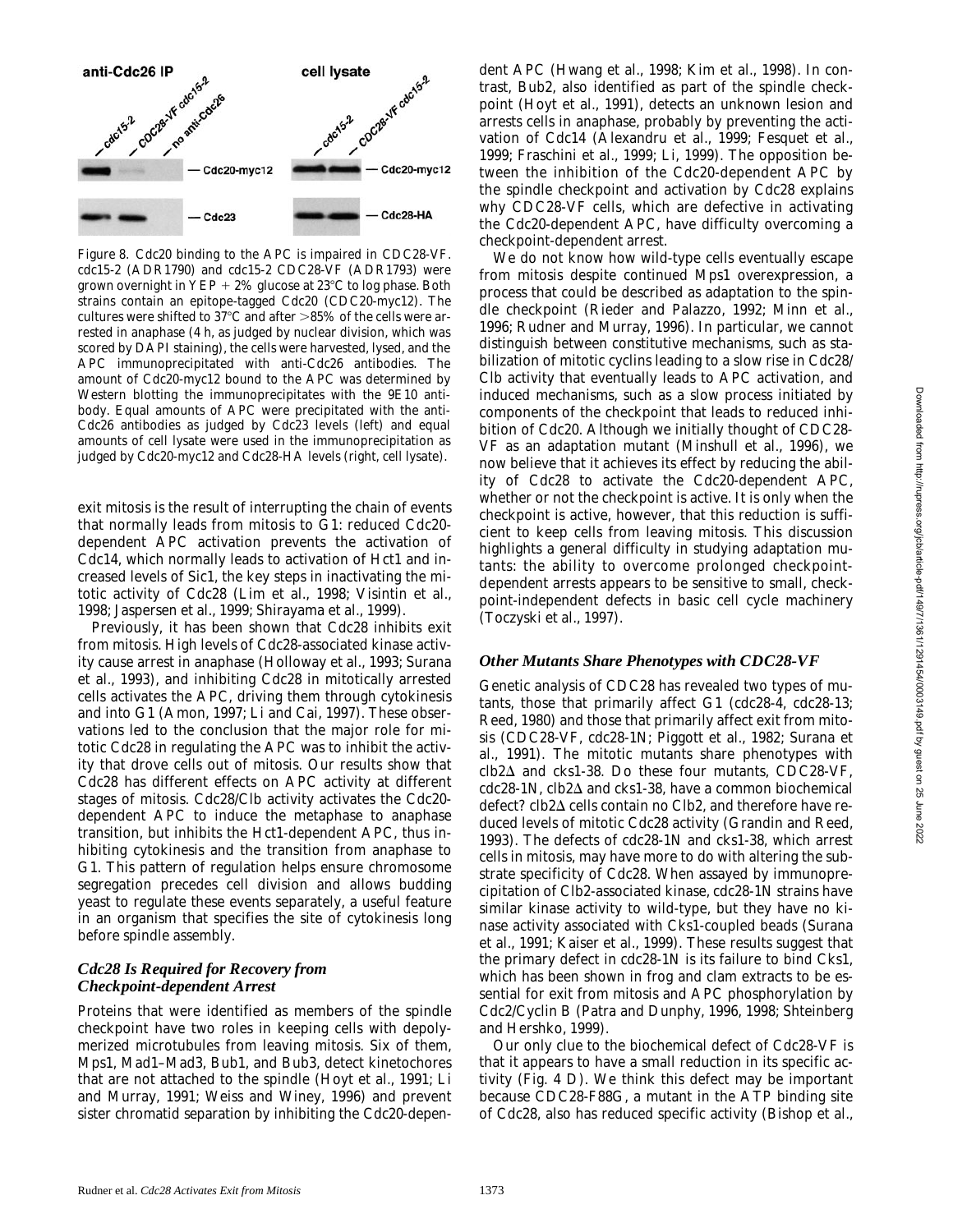Downloaded from http://rupress.org/jcb/article-pdf/149/7/1361/1291424/0003149.pdf by guest on 25 June 2022 Downloaded from http://rupress.org/jcb/article-pdf/149/7/1361/1291454/0003149.pdf by guest on 25 June 2022

2000), and shares phenotypes with *CDC28-VF* (Fig. 4 C). The *cdc28-1N* and *cks1-38* mutations may produce their effects by reducing the level of the Cdc28/Clb/Cks1 complexes, whereas in  $\text{clb2}\Delta$  cells, the complexes of Cdc28 with the remaining Clb proteins may be less capable of activating the Cdc20-dependent APC.

Although the Cdc28 activity is lower in *CDC28-VF* cells, we do not think that the defect in *CDC28-VF* is simply due to lower total Cdc28 activity per cell. Overexpression of Clb2 and Clb3, which raises Cdc28 activity in cells (Stueland et al., 1993), does not suppress the mitotic defect of *CDC28-VF* (data not shown). This result is consistent with the idea that the specific activity per Cdc28 molecule, not the total Cdc28 activity per cell, is critical for activating the exit from mitosis. An alternative explanation is that the different mutants change the substrate specificity of Cdc28, preventing phosphorylation of important mitotic substrates.

#### *A Cautionary Tale*

Protein phosphorylation is a common way of regulating protein activity. Mutating putative phosphorylation sites to nonphosphorylatable residues is a widely used technique for assessing the biological function of phosphorylation of specific proteins (Li et al., 1995; Zachariae et al., 1998; Jaspersen et al., 1999). Our analysis of *CDC28-VF* shows that such mutations can have unanticipated effects that are independent of phosphorylation.

It is difficult to tell how common such effects are. Our observations of *CDC28-VF* suggest that the studies conducted with the *CDC28-AF*, *CDC28-VF*, and *CDC28-F* mutants in budding yeast (as well as experiments with the corresponding mutants in Cdc2) should be reexamined to exclude the possibility that the observed effects of these mutants were due to phosphorylation-independent defects. A simple control is to ask whether the phenotype of the *CDC28* mutants is exactly mimicked by deletion of *SWE1*. If so, the conclusions of the original experiments are secure. If not, phosphorylation-independent effects due to mutating the inhibitory residues may contribute to the observed phenotypes. In the general case, the ideal control is to show that inactivating the kinase that phosphorylates a particular protein produces a similar effect on the substrate's activity as do the phosphorylation site mutants.

#### *Does Cdc28 Phosphorylate the APC?*

How does Cdc28 promote anaphase? Experiments in frogs, clams, and mammalian cell culture have all suggested that phosphorylation activates the APC by modifying four of its subunits: Cdc16, Cdc23, Cdc27, and Apc1 (BimE; Hershko et al., 1994; Peters et al., 1996; Kotani et al., 1998, 1999; Patra and Dunphy, 1998). These proteins are phosphorylated during mitosis and the phosphorylated APC has greater Cdc20-dependent activity in vitro, whereas dephosphorylation of purified APC causes a loss of activity (Lahav-Baratz et al., 1995; Shteinberg et al., 1999). Studies in clams have suggested that this phosphorylation is required for proper Cdc20 binding (Shteinberg et al., 1999). In the accompanying paper (Rudner and Murray, 2000, this issue), we show that the APC is phos-

phorylated by Cdc28 in budding yeast, and that a defect in this phosphorylation causes reduced Cdc20-dependent APC activity and contributes to the *CDC28-VF* phenotype.

We would like to thank Doug Kellogg, Aaron Straight, Lena Hwang, Sue Biggins, Sue Jaspersen, Rachel Tinker-Kulberg, Jeff Ubersax, Dave Morgan, Mike Mendenhall, Ray Deshaies, Bob Booher, Andrew Page, Phil Hieter, Wolfgang Zacharie, Kim Nasmyth, Jeremy Thorner, Peter Sorger, and Steve Reed for yeast strains, plasmids, and antibodies; Jeff Ubersax, Julia Charles, and David Morgan for sharing unpublished results; Jeff Ubersax, Sue Jaspersen, Dave Morgan, and the Murray Lab for critical reading of the manuscript; Jeremy Minshull, Bodo Stern, David Rudner, Alex Szidon, Julia Charles, Rachel Tinker-Kulberg, Hironori Funabiki, Sue Biggins, Marc Lenburg, and Dara Spatz Friedman for invaluable discussions and unwavering support.

This work was supported by grants from the National Institutes of Health and Human Frontiers in Science to A.W. Murray. A.D. Rudner was a pre-doctoral fellow of the Howard Hughes Medical Institute and K.G. Hardwick was a fellow of the Leukemia Society of America during this work.

Submitted: 28 March 2000 Accepted: 17 May 2000

#### *References*

- Alexandru, G., W. Zachariae, A. Schleiffer, and K. Nasmyth. 1999. Sister chromatid separation and chromosome re-duplication are regulated by different mechanisms in response to spindle damage. *EMBO (Eur. Mol. Biol. Organ.) J.* 18:2707–2721.
- Amon, A. 1997. Regulation of B-type cyclin proteolysis by Cdc28-associated kinases in budding yeast. *EMBO (Eur. Mol. Biol. Organ.) J.* 16:2693–2702.
- Amon, A., U. Surana, I. Muroff, and K. Nasmyth. 1992. Regulation of p34*CDC28* tyrosine phosphorylation is not required for entry into mitosis in *S. cerevisiae*. *Nature*. 355:368–371.
- Biggins, S., F.F. Severin, N. Bhalla, I. Sassoon, A.A. Hyman, and A.W. Murray. 1999. The conserved protein kinase Ipl1 regulates microtubule binding to kinetochores in budding yeast. *Genes Dev*. 13:532–544.
- Bishop, A.C., J.A. Ubersax, D.T. Petsch, D.P. Matheos, N.S. Gray, J. Blethrow, E. Shimizu, J.Z. Tsien, P.G. Schultz, M.D. Rose, et al. 2000. A chemical switch for inhibitor-sensitive alleles of any protein kinase. *Nature*. In press.
- Booher, R.N., R.J. Deshaies, and M.W. Kirschner. 1993. Properties of *Saccha-romyces cerevisiae* wee1 and its differential regulation of p34*CDC28* in response to  $G_1$  and  $G_2$  cyclins. *EMBO (Eur. Mol. Biol. Organ.) J.* 12:3417-3426.
- Charles, J., S.L. Jaspersen, R.L. Tinker-Kulberg, L. Hwang, A. Szidon, and D.O. Morgan. 1998. The Polo-related kinase Cdc5 activates and is destroyed by the mitotic cyclin destruction machinery in *S. cerevisiae*. *Curr. Biol.* 9:497–507.
- Ciosk, R., W. Zachariae, C. Michaelis, A. Shevchenko, M. Mann, and K. Nasmyth. 1998. An ESP1/PDS1 complex regulates loss of sister chromatid metaphase to anaphase transition in yeast. *Cell*. 93:1067–1076.
- Cohen-Fix, O., J.M. Peters, M.W. Kirschner, and D. Koshland. 1996. Anaphase initiation in *Saccharomyces cerevisiae* is controlled by the APC-dependent degradation of the anaphase inhibitor Pds1p. *Genes Dev*. 10:3081–3093.
- De Bondt, H.L., J. Rosenblatt, J. Jancarik, H.D. Jones, D.O. Morgan, and S.H. Kim. 1993. Crystal structure of cyclin-dependent kinase 2. *Nature*. 363:595– 602.
- Donovan, J.D., J.H. Toyn, A.L. Johnson, and L.H. Johnston. 1994. p40SDB25, a putative CDK inhibitor, has a role in the M/G1 transition in *Saccharomyces cerevisiae*. *Genes Dev*. 8:1640–1653.
- Enoch, T., and P. Nurse. 1990. Mutation of fission yeast cell cycle control genes abolishes dependence of mitosis on DNA replication. *Cell*. 60:665–673.
- Fang, G., H. Yu, and M.W. Kirschner. 1998a. The checkpoint protein MAD2 and the mitotic regulator CDC20 form a ternary complex with the anaphasepromoting complex to control anaphase initiation. *Genes Dev*. 12:1871–1883.
- Fang, G., H. Yu, and M.W. Kirschner. 1998b. Direct binding of CDC20 protein family members activates the anaphase-promoting complex in mitosis and G1. *Mol. Cell*. 2:163–171.
- Felix, M.A., J.C. Labbe, M. Doree, T. Hunt, and E. Karsenti. 1990. Triggering of cyclin degradation in interphase extracts of amphibian eggs by cdc2 kinase. *Nature*. 346:379–382.
- Fesquet, D., P.J. Fitzpatrick, A.L. Johnson, K.M. Kramer, J.H. Toyn, and L.H. Johnston. 1999. A Bub2p-dependent spindle checkpoint pathway regulates the Dbf2p kinase in budding yeast. *EMBO (Eur. Mol. Biol. Organ.) J.* 18: 2424–2434.
- Fraschini, R., E. Formenti, G. Lucchini, and S. Piatti. 1999. Budding yeast Bub2 is localized at spindle pole bodies and activates the mitotic checkpoint via a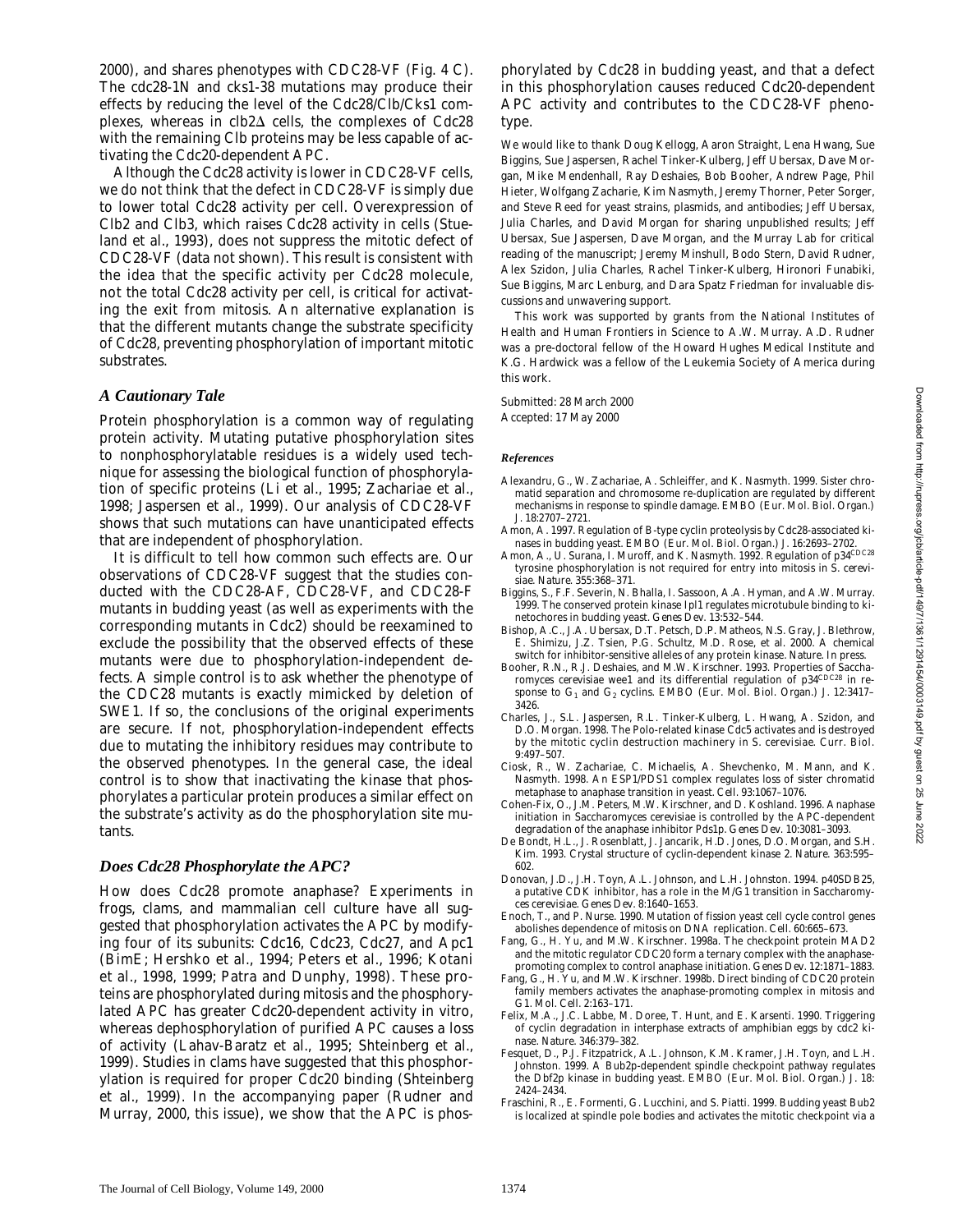different pathway from Mad2. *J. Cell Biol*. 145:979–991.

- Funabiki, H., H. Yamano, K. Kumada, K. Nagao, T. Hunt, and M. Yanagida. 1996. Cut2 proteolysis required for sister-chromatid separation in fission yeast. *Nature*. 381:438–441.
- Funabiki, H., H. Yamano, K. Nagao, H. Tanaka, H. Yasuda, T. Hunt, and M. Yanagida. 1997. Fission yeast Cut2 required for anaphase has two destruction boxes. *EMBO (Eur. Mol. Biol. Organ.) J.* 16:5977–5987.
- Gietz, R.D., and A. Sugino. 1988. New yeast *Escherichia coli* shuttle vectors constructed with in vitro mutagenized yeast genes lacking six-base pair restriction sites. *Gene*. 74:527–534.
- Gould, K.L., and P. Nurse. 1989. Tyrosine phosphorylation of the fission yeast cdc2<sup>1</sup> protein kinase regulates entry into mitosis. *Nature*. 342:39–45.
- Grandin, N., and S.I. Reed. 1993. Differential function and expression of *Saccharomyces cerevisiae* B-type cyclins in mitosis and meiosis. *Mol. Cell. Biol*. 13:2113–2125.
- Hadwiger, J.A., C. Wittenberg, M.D. Mendenhall, and S.I. Reed. 1989. The *Saccharomyces cerevisiae CKS1* gene, a homolog of the *Schizosaccharomyces pombe suc1*+ gene, encodes a subunit of the Cdc28 protein kinase complex. *Mol. Cell. Biol*. 9:2034–2041.
- Hardwick, K.G. 1998. The spindle checkpoint. *Trends Genet*. 14:1–4.
- Hardwick, K.G., E. Weiss, F.C. Luca, M. Winey, and A.W. Murray. 1996. Activation of the budding yeast spindle assembly checkpoint without mitotic spindle disruption. *Science*. 273:953–956.
- Hardwick, K.G., R. Li, C. Mistrot, R.-H. Chen, P. Dann, A. Rudner, and A.W. Murray. 1999. Lesions in many different spindle components activate the spindle checkpoint in the budding yeast *Saccharomyces cerevisiae*. *Genetics*. 152:509–518.
- Hardwick, K.G., R.C. Johnston, D.L. Smith, and A.W. Murray. 2000. *MAD3* encodes a novel component of the spindle checkpoint which interacts with Bub3p and Cdc20p and Mad2p. *J. Cell Biol.* 148:871–882.
- Healy, A.M., S. Zolnierowicz, A.E. Stapleton, M. Goebl, A.A. DePaoli-Roach, and J.R. Pringle. 1991. *CDC55*, a *Saccharomyces cerevisiae* gene involved in cellular morphogenesis: identification, characterization and homology to the B subunit of mammalian type 2A protein phosphatase. *Mol. Cell. Biol.* 11: 5767–5780.
- Hershko, A., D. Ganoth, V. Sudakin, A. Dahan, L.H. Cohen, F.C. Luca, J.V. Ruderman, and E. Eytan. 1994. Components of a system that ligates cyclin to ubiquitin and their regulation by protein kinase cdc2. *J. Biol. Chem.* 269: 4940–4946.
- Holloway, S.L., M. Glotzer, R.W. King, and A.W. Murray. 1993. Anaphase is initiated by proteolysis rather than by the inactivation of MPF. *Cell*. 73: 1393–1402.
- Hoyt, M.A., L. Trotis, and B.T. Roberts. 1991. *S. cerevisiae* genes required for cell cycle arrest in response to loss of microtubule function. *Cell*. 66:507–517.
- Hwang, L.H., and A.W. Murray. 1997. A novel yeast screen for mitotic arrest mutants identifies *DOC1*, a new gene involved in cyclin proteolysis. *Mol. Biol. Cell*. 8:1877–1887.
- Hwang, L.H., L.F. Lau, D.L. Smith, C.A. Mistrot, K.G. Hardwick, E.S. Hwang, A. Amon, and A.W. Murray. 1998. Budding yeast Cdc20: a target of the spindle checkpoint. *Science*. 279:1041–1044.
- Irniger, S., S. Piatti, C. Michaelis, and K. Nasmyth. 1995. Genes involved in sister chromatid separation are needed for B-type cyclin proteolysis in budding yeast. *Cell*. 77:1037–1050.
- Jaspersen, S.L., J.F. Charles, R.L. Tinker-Kulberg, and D.O. Morgan. 1998. A late mitotic regulatory network controlling cyclin destruction in *Saccharomyces cerevisiae*. *Mol. Biol. Cell*. 9:2803–2817.
- Jaspersen, S.L., J.F. Charles, and D.O. Morgan. 1999. Inhibitory phosphorylation of the APC regulator Hct1 is controlled by the kinase Cdc28 and the phosphatase Cdc14. *Curr. Biol*. 9:227–236.
- Jin, P., Y. Gu, and D.O. Morgan. 1996. Role of inhibitory CDC2 phosphorylation in radiation-induced G2 arrest in human cells. *J. Cell Biol*. 134:963–970.
- Johnston, G.C., J.R. Pringle, and L.H. Hartwell. 1977. Coordination of growth cell division in the yeast *Saccharomyces cervisiae*. *Exp. Cell. Res.* 105:79–98.
- Kaiser, P., V. Moncollin, D.J. Clarke, M.H. Watson, B.L. Bertolaet, S.I. Reed, and E. Bailly. 1999. Cyclin-dependent kinase and Cks/Suc1 interact with the proteasome in yeast to control proteolysis of M-phase targets. *Genes Dev*. 13:1190–1202.
- Kellogg, D.R., and A.W. Murray. 1995. NAP1 acts with Clb2 to perform mitotic functions and suppress polar bud growth in budding yeast. *J. Cell Biol.* 130: 675–685.
- Kim, S.H., D.P. Lin, S. Matsumoto, A. Kitazano, and T. Matsumoto. 1998. Fission yeast  $slp1+$  encodes the effector of the Mad2-dependent spindle checkpoint. *Science*. 279:1045–1047.
- King, R.W., J.M. Peters, S. Tugendreich, M. Rolfe, P. Hieter, and M.W. Kirschner. 1995. A 20S complex containing CDC27 and CDC16 catalyzes the mitosis-specific conjugation of ubiquitin to cyclin B. *Cell*. 81:279–288.
- Kitamura, K., H. Maekawa, and C. Shimoda. 1998. Fission yeast Ste9, a homolog of Hct1/Cdh1 and Fizzy-related, is a novel negative regulator of cell cycle progression during G1-phase. *Mol. Biol Cell*. 9:1065–1080.
- Kotani, S., S. Tugendreich, M. Fujii, P.M. Jorgensen, N. Watanabe, C. Hoog, P. Hieter, and K. Todokoro. 1998. PKA and MPF-activated polo-like kinase regulate anaphase-promoting complex activity and mitosis progression. *Mol. Cell*. 1:371–380.
- Kotani, S., H. Tanaka, H. Yasuda, and K. Todokoro. 1999. Regulation of APC activity by phosphorylation and regulatory factors. *J. Cell Biol*. 146:791–800.
- Kramer, E.R., C. Gieffers, G. Holzl, M. Hengstschlager, and J.M. Peters. 1998. Activation of the human anaphase-promoting complex by proteins of the CDC20/Fizzy family. *Curr. Biol*. 8:1207–1210.
- Lahav-Baratz, S., V. Sudakin, J.V. Ruderman, and A. Hershko. 1995. Reversible phosphorylation controls the activity of cyclosome-associated cyclin– ubiquitin ligase. *Proc. Natl. Acad. Sci. USA*. 92:9303–9307.
- Lamb, J.R., W.A. Michaud, R.S. Sikorski, and P.A. Hieter. 1994. Cdc16p, Cdc23p and Cdc27p form a complex essential for mitosis. *EMBO (Eur. Mol. Biol. Organ.) J.* 13:4321–4328.
- Lew, D.J., and S.I. Reed. 1993. Morphogenesis in the yeast cell cycle: regulation by Cdc28 and cyclins. *J. Cell Biol*. 120:1305–1320.
- Li, J., A.N. Meyer, and D.J. Donoghue. 1995. Requirement for phosphorylation of cyclin B1 for *Xenopus* oocyte maturation. *Mol. Biol. Cell*. 6:1111–1124.
- Li, R. 1999. Bifurcation of the mitotic checkpoint pathway in budding yeast. *Proc. Natl. Acad. Sci. USA*. 96:4989–4994.
- Li, R., and A.W. Murray. 1991. Feedback control of mitosis in budding yeast. *Cell*. 66:519–531.
- Li, X., and M. Cai. 1997. Inactivation of the cyclin-dependent kinase Cdc28 abrogates cell cycle arrest induced by DNA damage and disassembly of mitotic spindles in *Saccharomyces cerevisiae*. *Mol. Cell. Biol*. 17:2723–2734.
- Lim, H.H., P.Y. Goh, and U. Surana. 1998. Cdc20 is essential for the cyclosomemediated proteolysis of both Pds1 and Clb2 during M phase in budding yeast. *Curr. Biol*. 8:231–234.
- Longtine, M.S., A. McKenzie, 3rd, D.J. Demarini, N.G. Shah, A. Wach, A. Brachat, P. Philippsen, and J.R. Pringle. 1998. Additional modules for versatile and economical PCR-based gene deletion and modification in *Saccharomyces cerevisiae*. *Yeast*. 14:953–961.
- Lorca, T., A. Castro, A.M. Martinez, S. Vigneron, N. Morin, S. Sigrist, C. Lehner, M. Doree, and J.C. Labbe. 1998. Fizzy is required for activation of the APC/cyclosome in *Xenopus* egg extracts. *EMBO (Eur. Mol. Biol. Organ.) J.* 17:3565–3575.
- Maniatis, T., E.F. Fritsch, and J. Sambrook. 1982. Molecular Cloning: a Laboratory Manual. Cold Spring Harbor Laboratory Press, Cold Spring Harbor, New York. 882 pp.
- Mendenhall, M.D. 1993. An inhibitor of p34<sup>CDC28</sup> protein kinase activity from *Saccharomyces cerevisiae*. *Science*. 259:216–219.
- Minn, A.J., L.H. Boise, and C.B. Thompson. 1996. Expression of Bcl-xL and loss of p53 can cooperate to overcome a cell cycle checkpoint induced by mitotic spindle damage. *Genes Dev*. 10:2621–2631.
- Minshull, J., H. Sun, N.K. Tonks, and A.W. Murray. 1994. MAP-kinase dependent mitotic feedback arrest in *Xenopus* egg extracts. *Cell*. 79:475–486.
- Minshull, J., A. Straight, A. Rudner, A. Dernburg, A. Belmont, and A.W. Murray. 1996. Protein phosphatase 2a regulates MPF activity and sister chromatid cohesion in budding yeast. *Curr. Biol.* 6:1609–1620.
- Norbury, C., J. Blow, and P. Nurse. 1991. Regulatory phosphorylation of the p34<sup>*cdc2*</sup> protein kinase in vertebrates. *EMBO (Eur. Mol. Biol. Organ.) J.* 10: 3321–3329.
- Patra, D., and W.G. Dunphy. 1996. Xe-p9, a *Xenopus* SUC1/CKS homolog, has multiple essential roles in cell cycle control. *Genes Dev*. 10:1503–1515.
- Patra, D., and W.G. Dunphy. 1998. Xe-p9, a *Xenopus* Suc1/Cks protein, is essential for the Cdc2-dependent phosphorylation of the anaphase-promoting complex at mitosis. *Genes Dev*. 12:2549–2559.
- Peters, J.M., R.W. King, C. Hoog, and M.W. Kirschner. 1996. Identification of BIME as a subunit of the anaphase-promoting complex. *Science*. 274:1199– 1201.
- Piggott, J.R., R. Rai, and B.L.A. Carter. 1982. A bifunctional gene involved in two phases of the yeast cell cycle. *Nature*. 298:391–394.
- Prinz, S., E.S. Hwang, R. Visintin, and A. Amon. 1998. The regulation of Cdc20 proteolysis reveals a role for APC components Cdc23 and Cdc27 during S phase and early mitosis. *Curr. Biol*. 8:750–760.
- Reed, S.I. 1980. The selection of *S. cerevisiae* mutants defective in the start event of cell division. *Genetics*. 95:561–577.
- Rhind, N., B. Furnari, and P. Russell. 1997. Cdc2 tyrosine phosphorylation is required for the DNA damage checkpoint in fission yeast. *Genes Dev.* 11:504-511.
- Rieder, C.L., and R.E. Palazzo. 1992. Colcemid and the mitotic cell cycle. *J. Cell Sci.* 102:387–392.
- Rieder, C.L., R.W. Cole, A. Khodjakov, and G. Sluder. 1995. The checkpoint delaying anaphase in response to chromosome monoorientation is mediated by an inhibitory signal produced by unattached kinetochores. *J. Cell Biol.* 130:941–948.
- Rudner, A.D., and A.W. Murray. 1996. The spindle assembly checkpoint. *Curr. Opin. Cell Biol.* 8:773–780.
- Rudner, A.D., and A.W. Murray. 2000. Phosphorylation by Cdc28 activates the Cdc20-dependent activity of the anaphase-promoting complex. *J. Cell Biol.* 149:1377–1390.
- Russell, P., S. Moreno, and S.I. Reed. 1989. Conservation of mitotic controls in fission and budding yeasts. *Cell*. 57:295–303.
- Schwab, M., A.S. Lutum, and W. Seufert. 1997. Yeast Hct1 is a regulator of Clb2 cyclin proteolysis. *Cell*. 90:683–693.
- Schwob, E., T. Bohm, M.D. Mendenhall, and K. Nasmyth. 1994. The B-type cyclin kinase inhibitor p40SIC1 controls the G1 to S transition in *S. cerevisiae*. *Cell*. 79:233–244.
- Sethi, N., M.C. Monteagudo, D. Koshland, E. Hogan, and D.J. Burke. 1991. The *CDC20* gene product of *Saccharomyces cerevisiae*, a b-transducin ho-